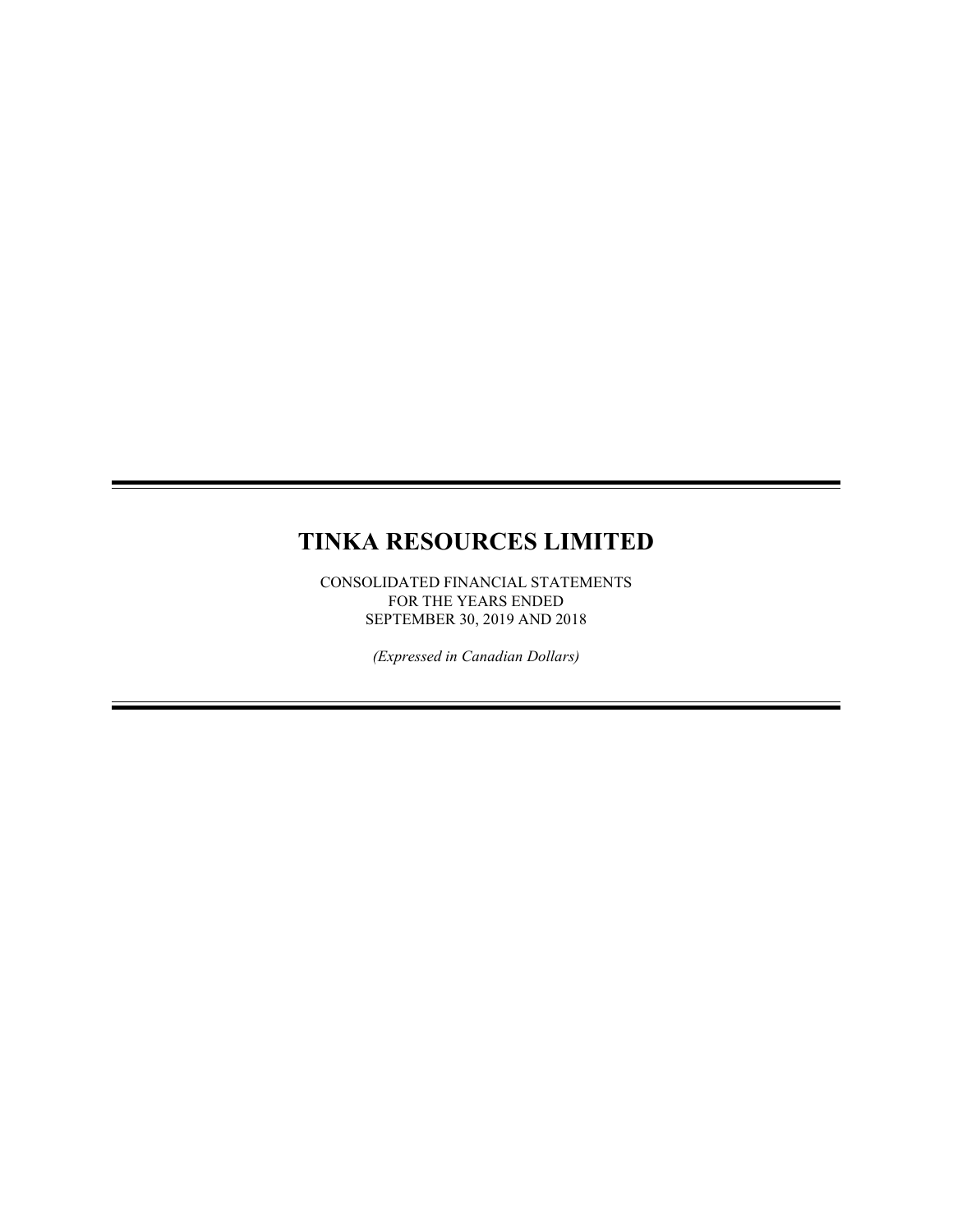

D&H Group LLP Chartered Professional Accountants t 604.731.5881 10th Floor, 1333 West Broadway Vancouver, BC V6H 4C1

dhgroup.ca f 604.731.9923

## **Independent Auditor's Report**

To the Shareholders of Tinka Resources Limited

#### **Opinion**

We have audited the consolidated financial statements of Tinka Resources Limited (the "Company"), which comprise the consolidated statements of financial position as at September 30, 2019 and September 30, 2018, and the consolidated statements of comprehensive loss, consolidated statements of changes in equity and consolidated statements of cash flows for the years then ended, and notes to the consolidated financial statements, including a summary of significant accounting policies.

In our opinion, the accompanying consolidated financial statements present fairly, in all material respects, the financial position of the Company as at September 30, 2019 and September 30, 2018, and its financial performance and its cash flows for the years then ended in accordance with International Financial Reporting Standards.

#### **Basis for Opinion**

We conducted our audit in accordance with Canadian generally accepted auditing standards. Our responsibilities under those standards are further described in the *Auditor's Responsibilities for the Audit of the Consolidated Financial Statements* section of our report. We are independent of the Company in accordance with the ethical requirements that are relevant to our audit of the consolidated financial statements in Canada, and we have fulfilled our other ethical responsibilities in accordance with these requirements. We believe that the audit evidence we have obtained is sufficient and appropriate to provide a basis for our opinion.

#### **Other Information**

Management is responsible for the other information. The other information comprises the information included in Management's Discussion and Analysis.

Our opinion on the consolidated financial statements does not cover the other information and we do not express any form of assurance conclusion thereon.

In connection with our audit of the consolidated financial statements, our responsibility is to read the other information identified above and, in doing so, consider whether the other information is materially inconsistent with the consolidated financial statements or our knowledge obtained in the audit, or otherwise appears to be materially misstated.

We obtained Management's Discussion and Analysis prior to the date of this auditor's report. If, based on the work we have performed on this other information, we conclude that there is a material misstatement of this other information, we are required to report that fact in this auditor's report. We have nothing to report in this regard.

**Responsibilities of Management and Those Charged with Governance for the Consolidated Financial Statements** Management is responsible for the preparation and fair presentation of the consolidated financial statements in accordance with International Financial Reporting Standards, and for such internal control as management determines is necessary to enable the preparation of consolidated financial statements that are free from material misstatement, whether due to fraud or error.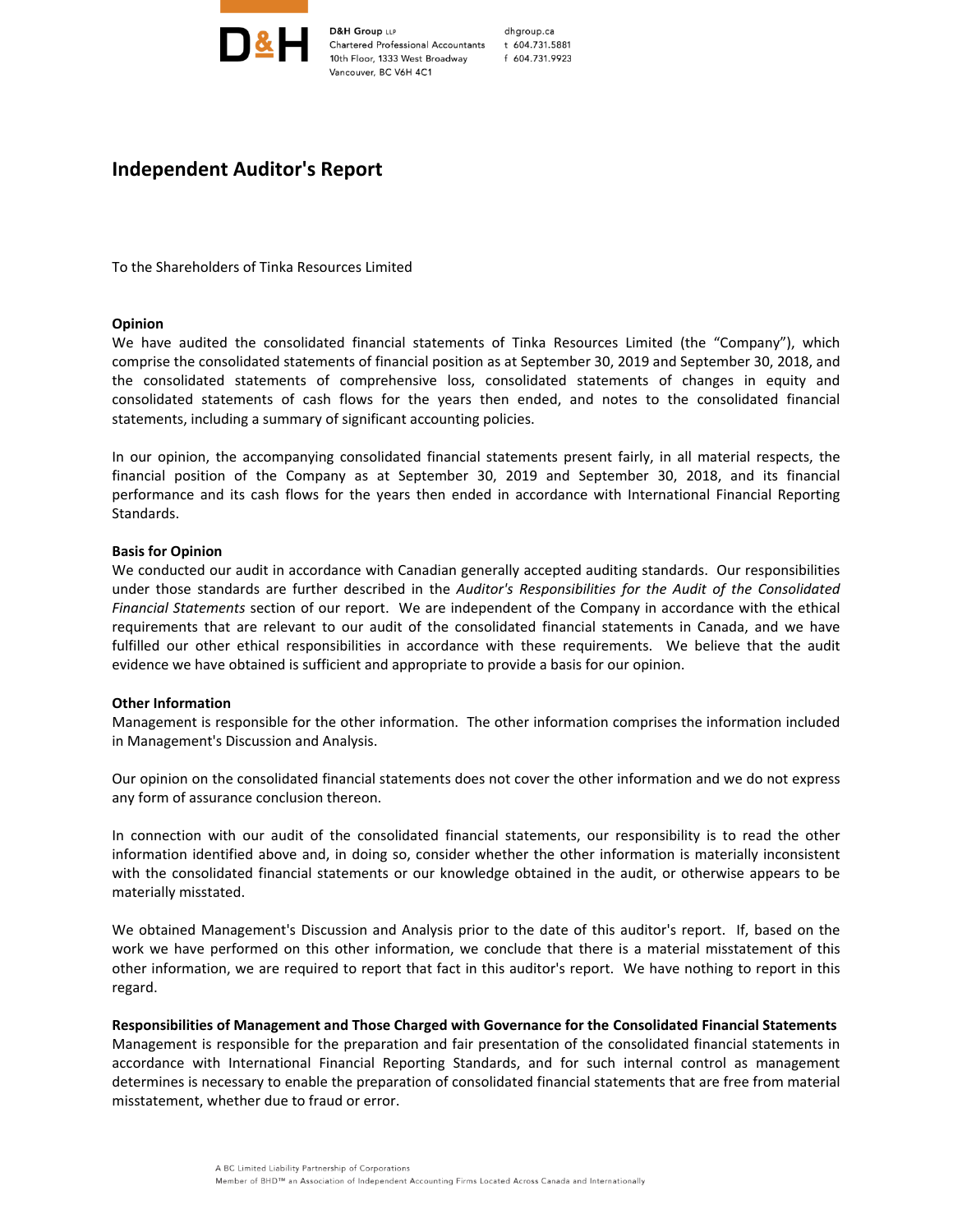

D&H Group LLP Chartered Professional Accountants t 604.731.5881 10th Floor, 1333 West Broadway Vancouver, BC V6H 4C1

dhgroup.ca f 604.731.9923

In preparing the consolidated financial statements, management is responsible for assessing the Company's ability to continue as a going concern, disclosing, as applicable, matters related to going concern and using the going concern basis of accounting unless management either intends to liquidate the Company or to cease operations, or has no realistic alternative but to do so.

Those charged with governance are responsible for overseeing the Company's financial reporting process.

#### **Auditor's Responsibilities for the Audit of the Consolidated Financial Statements**

Our objectives are to obtain reasonable assurance about whether the consolidated financial statements as a whole are free from material misstatement, whether due to fraud or error, and to issue an auditor's report that includes our opinion. Reasonable assurance is a high level of assurance, but is not a guarantee that an audit conducted in accordance with Canadian generally accepted auditing standards will always detect a material misstatement when it exists. Misstatements can arise from fraud or error and are considered material if, individually or in the aggregate, they could reasonably be expected to influence the economic decisions of users taken on the basis of these consolidated financial statements. As part of an audit in accordance with Canadian generally accepted auditing standards, we exercise professional judgment and maintain professional skepticism throughout the audit. We also:

- Identify and assess the risks of material misstatement of the consolidated financial statements, whether due to fraud or error, design and perform audit procedures responsive to those risks, and obtain audit evidence that is sufficient and appropriate to provide a basis for our opinion. The risk of not detecting a material misstatement resulting from fraud is higher than for one resulting from error, as fraud may involve collusion, forgery, intentional omissions, misrepresentations, or the override of internal control.
- Obtain an understanding of internal control relevant to the audit in order to design audit procedures that are appropriate in the circumstances, but not for the purpose of expressing an opinion on the effectiveness of the Company's internal control.
- Evaluate the appropriateness of accounting policies used and the reasonableness of accounting estimates and related disclosures made by management.
- Conclude on the appropriateness of management's use of the going concern basis of accounting and, based on the audit evidence obtained, whether a material uncertainty exists related to events or conditions that may cast significant doubt on the Company's ability to continue as a going concern. If we conclude that a material uncertainty exists, we are required to draw attention in our auditor's report to the related disclosures in the consolidated financial statements or, if such disclosures are inadequate, to modify our opinion. Our conclusions are based on the audit evidence obtained up to the date of our auditor's report. However, future events or conditions may cause the Company to cease to continue as a going concern.
- Evaluate the overall presentation, structure and content of the consolidated financial statements, including the disclosures, and whether the consolidated financial statements represent the underlying transactions and events in a manner that achieves fair presentation.
- Obtain sufficient appropriate audit evidence regarding the financial information of the entities or business activities within the Company to express an opinion on the consolidated financial statements. We are responsible for the direction, supervision and performance of the group audit. We remain solely responsible for our audit opinion.

We communicate with those charged with governance regarding, among other matters, the planned scope and timing of the audit and significant audit findings, including any significant deficiencies in internal control that we identify during our audit.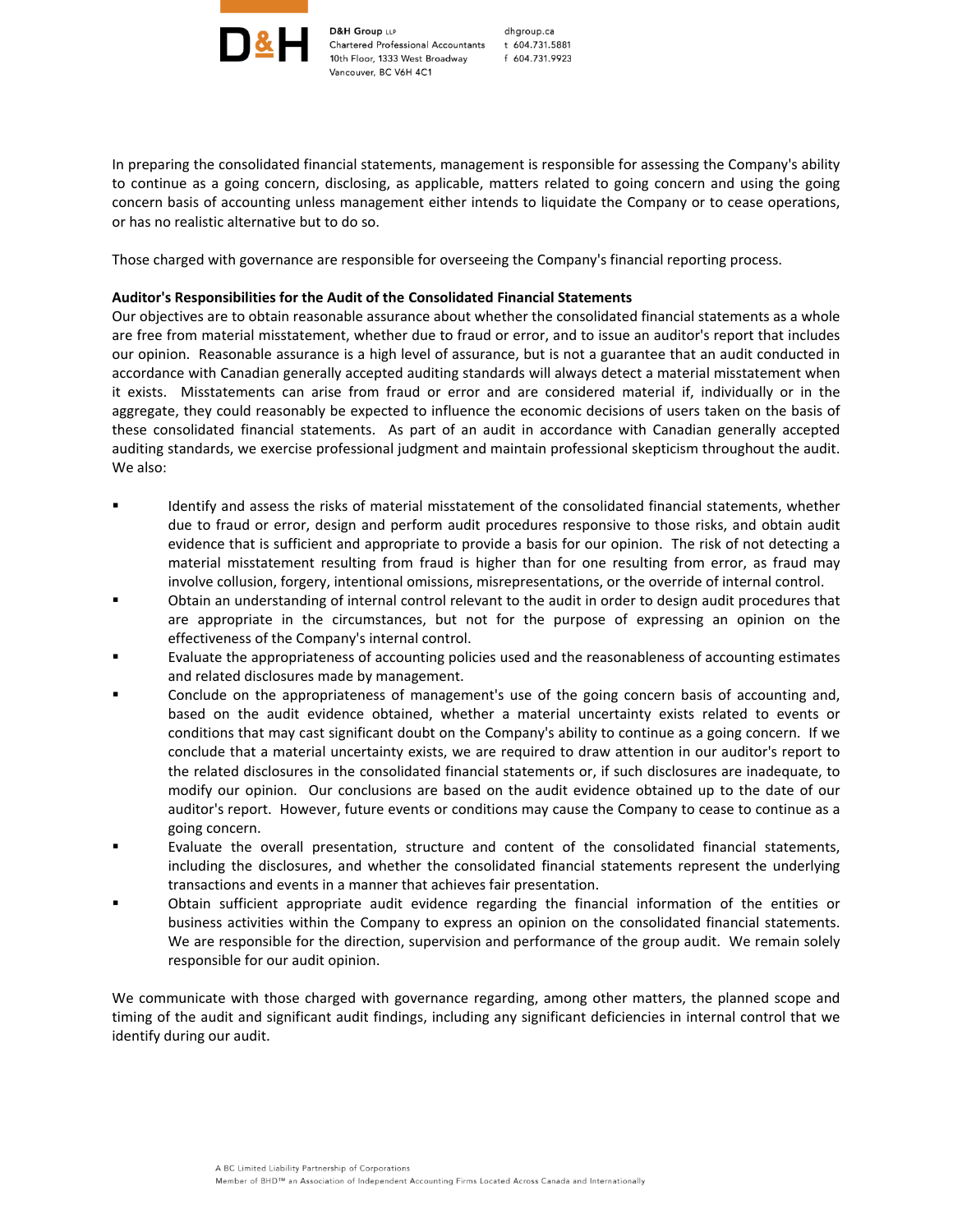

D&H Group LLP Chartered Professional Accountants t 604.731.5881 10th Floor, 1333 West Broadway Vancouver, BC V6H 4C1

dhgroup.ca f 604.731.9923

We also provide those charged with governance with a statement that we have complied with relevant ethical requirements regarding independence, and to communicate with them all relationships and other matters that may reasonably be thought to bear on our independence, and where applicable, related safeguards.

The engagement partner on the audit resulting in this independent auditor's report is Gordon Cummings.

*"D&H Group LLP"*

Vancouver, B.C.

January 22, 2020 **Chartered Professional Accountants**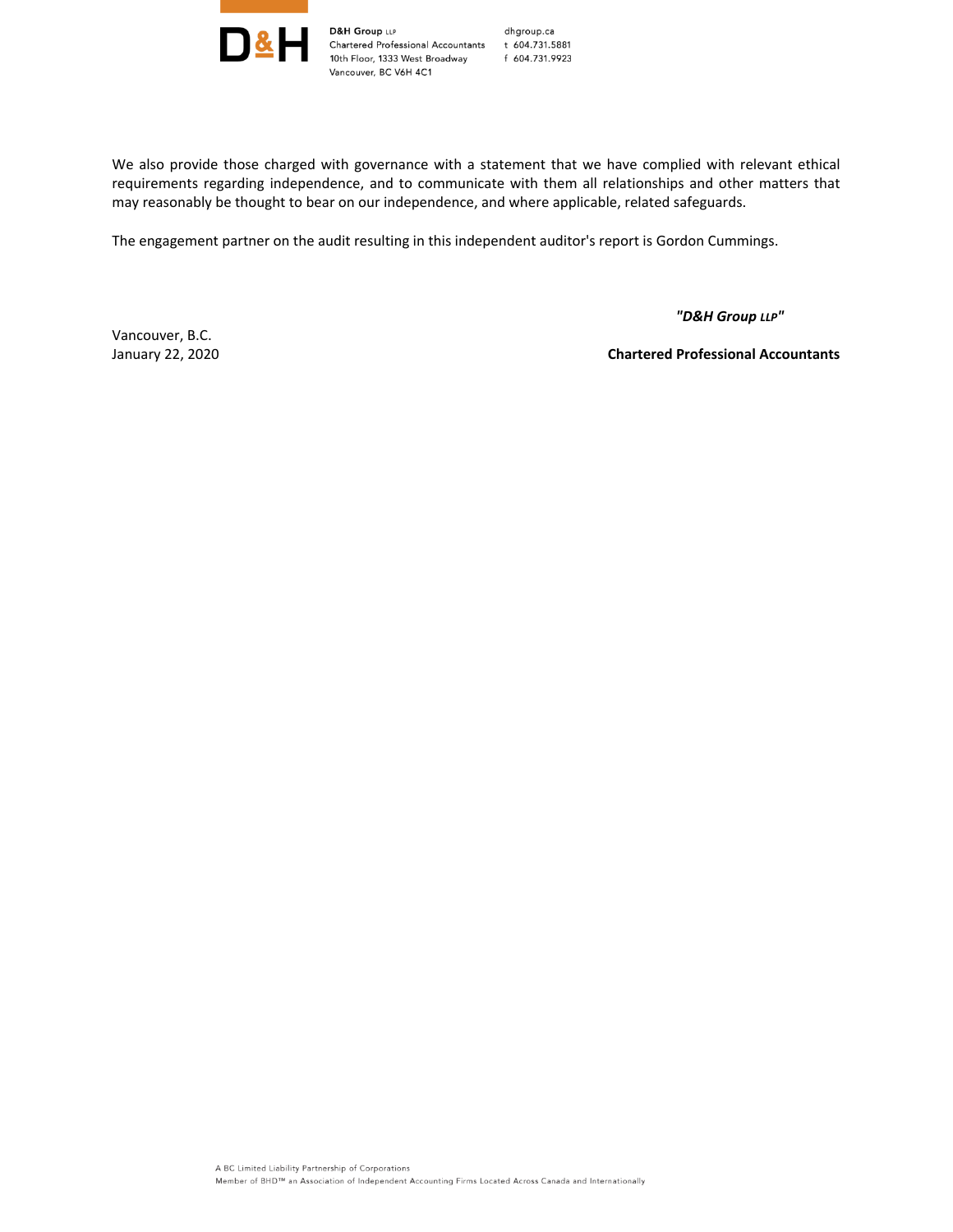# **TINKA RESOURCES LIMITED**

## **CONSOLIDATED STATEMENTS OF FINANCIAL POSITION**

*(Expressed in Canadian Dollars)*

|                                                                                                 | <b>Note</b> | September 30,<br>2019<br>S                | September 30,<br>2018<br>\$             |
|-------------------------------------------------------------------------------------------------|-------------|-------------------------------------------|-----------------------------------------|
| <b>ASSETS</b>                                                                                   |             |                                           |                                         |
| <b>Current assets</b><br>Cash<br>GST receivable<br>Amounts receivable<br>Prepaid expenses       |             | 6,861,443<br>5,292<br>119,878             | 14,260,023<br>14,112<br>6,254<br>66,352 |
| <b>Total current assets</b>                                                                     |             | 6,986,613                                 | 14,346,741                              |
| <b>Non-current assets</b><br>Property, plant and equipment<br>Exploration and evaluation assets | 4<br>5      | 33,834<br>45,788,312                      | 28,266<br>39,272,838                    |
| <b>Total non-current assets</b>                                                                 |             | 45,822,146                                | 39,301,104                              |
| <b>TOTAL ASSETS</b>                                                                             |             | 52,808,759                                | 53,647,845                              |
| <b>LIABILITIES</b>                                                                              |             |                                           |                                         |
| <b>Current liabilities</b><br>Accounts payable and accrued liabilities                          | 7           | 1,041,597                                 | 588,203                                 |
| <b>TOTAL LIABILITIES</b>                                                                        |             | 1,041,597                                 | 588,203                                 |
| <b>SHAREHOLDERS' EQUITY</b><br>Share capital<br>Share-based payments reserve<br>Deficit         | 6<br>6      | 75,110,666<br>6,062,126<br>(29, 405, 630) | 74,500,920<br>5,518,350<br>(26,959,628) |
| <b>TOTAL SHAREHOLDERS' EQUITY</b>                                                               |             | 51,767,162                                | 53,059,642                              |
| TOTAL LIABILITIES AND SHAREHOLDERS' EQUITY                                                      |             | 52,808,759                                | 53,647,845                              |

 $\mathcal{L}_\mathcal{L} = \{ \mathcal{L}_\mathcal{L} = \{ \mathcal{L}_\mathcal{L} = \{ \mathcal{L}_\mathcal{L} = \{ \mathcal{L}_\mathcal{L} = \{ \mathcal{L}_\mathcal{L} = \{ \mathcal{L}_\mathcal{L} = \{ \mathcal{L}_\mathcal{L} = \{ \mathcal{L}_\mathcal{L} = \{ \mathcal{L}_\mathcal{L} = \{ \mathcal{L}_\mathcal{L} = \{ \mathcal{L}_\mathcal{L} = \{ \mathcal{L}_\mathcal{L} = \{ \mathcal{L}_\mathcal{L} = \{ \mathcal{L}_\mathcal{$ 

**Event after the Reporting Period** - Note 12

These consolidated annual financial statements were approved for issue by the Board of Directors on January 22, 2020 and are signed on its behalf by:

*/s/ Graham Carman /s/ Nick DeMare* Graham Carman Director Director

*The accompanying notes are an integral part of these consolidated financial statements.*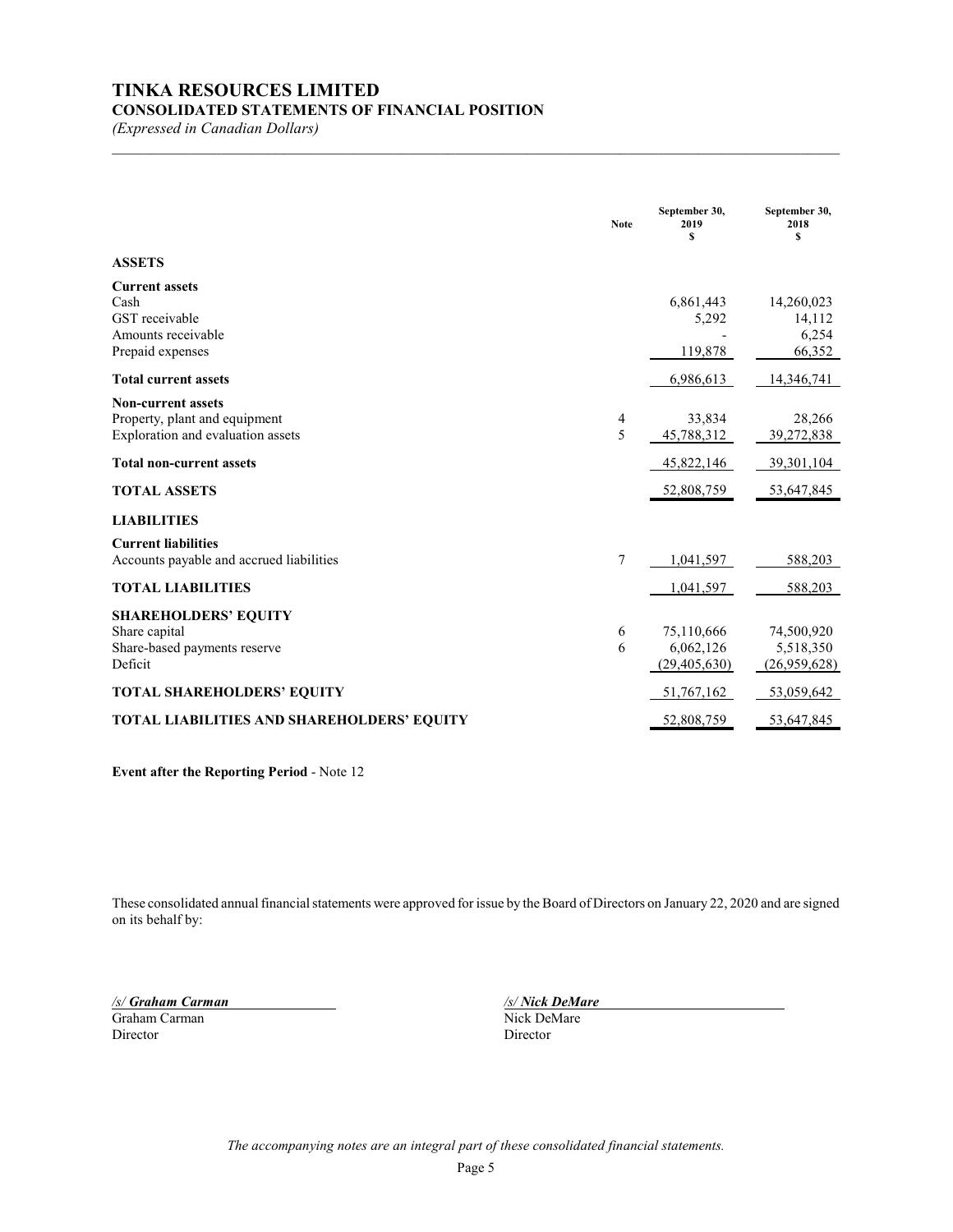## **TINKA RESOURCES LIMITED CONSOLIDATED STATEMENTS OF COMPREHENSIVE LOSS**

*(Expressed in Canadian Dollars)*

|                                                                          |             | <b>Year Ended September 30</b> |             |  |
|--------------------------------------------------------------------------|-------------|--------------------------------|-------------|--|
|                                                                          | <b>Note</b> | 2019<br>\$                     | 2018<br>s   |  |
|                                                                          |             |                                |             |  |
| <b>Expenses</b>                                                          |             |                                |             |  |
| Accounting and administration                                            | 7(b)(ii)    | 101,114                        | 88,516      |  |
| Audit                                                                    |             | 42,512                         | 38,760      |  |
| Corporate development                                                    |             | 23,563                         | 71,727      |  |
| Depreciation                                                             |             | 2,990                          | 5,936       |  |
| General exploration                                                      |             | 123,924                        | 105,694     |  |
| Investment conferences                                                   |             | 108,407                        | 109,834     |  |
| Investor relations                                                       |             | 90,000                         | 90,000      |  |
| Legal                                                                    |             | 102,093                        | 126,952     |  |
| Management fees                                                          | 7(a)        | 280,008                        | 355,008     |  |
| Office                                                                   |             | 170,785                        | 165,387     |  |
| Professional fees                                                        | 7           | 255,758                        | 275,567     |  |
| Regulatory                                                               |             | 64,443                         | 80,127      |  |
| Rent                                                                     |             | 44,589                         | 44,512      |  |
| Salaries, wages and benefits                                             |             | 366,583                        | 385,057     |  |
| Shareholder costs                                                        |             | 36,599                         | 49,812      |  |
| Share-based compensation                                                 | 6(d)        | 759,955                        | 823,309     |  |
| Transfer agent                                                           |             | 14,557                         | 27,153      |  |
| Travel and related                                                       |             | 179,351                        | 248,900     |  |
|                                                                          |             | 2,767,231                      | 3,092,251   |  |
| Loss before other items                                                  |             | (2,767,231)                    | (3,092,251) |  |
| <b>Other items</b>                                                       |             |                                |             |  |
| Interest income                                                          |             | 236,633                        | 195,329     |  |
| Foreign exchange                                                         |             | 84,596                         | 80,557      |  |
|                                                                          |             | 321,229                        | 275,886     |  |
| Net loss and comprehensive loss for the year                             |             | (2,446,002)                    | (2,816,365) |  |
| Loss per share - basic and diluted                                       |             | \$(0.01)                       | \$(0.01)    |  |
| Weighted average number of common shares outstanding - basic and diluted |             | 264,490,577                    | 241,176,786 |  |

 $\mathcal{L}_\text{max} = \mathcal{L}_\text{max} = \mathcal{L}_\text{max} = \mathcal{L}_\text{max} = \mathcal{L}_\text{max} = \mathcal{L}_\text{max} = \mathcal{L}_\text{max} = \mathcal{L}_\text{max} = \mathcal{L}_\text{max} = \mathcal{L}_\text{max} = \mathcal{L}_\text{max} = \mathcal{L}_\text{max} = \mathcal{L}_\text{max} = \mathcal{L}_\text{max} = \mathcal{L}_\text{max} = \mathcal{L}_\text{max} = \mathcal{L}_\text{max} = \mathcal{L}_\text{max} = \mathcal{$ 

*The accompanying notes are an integral part of these consolidated financial statements.*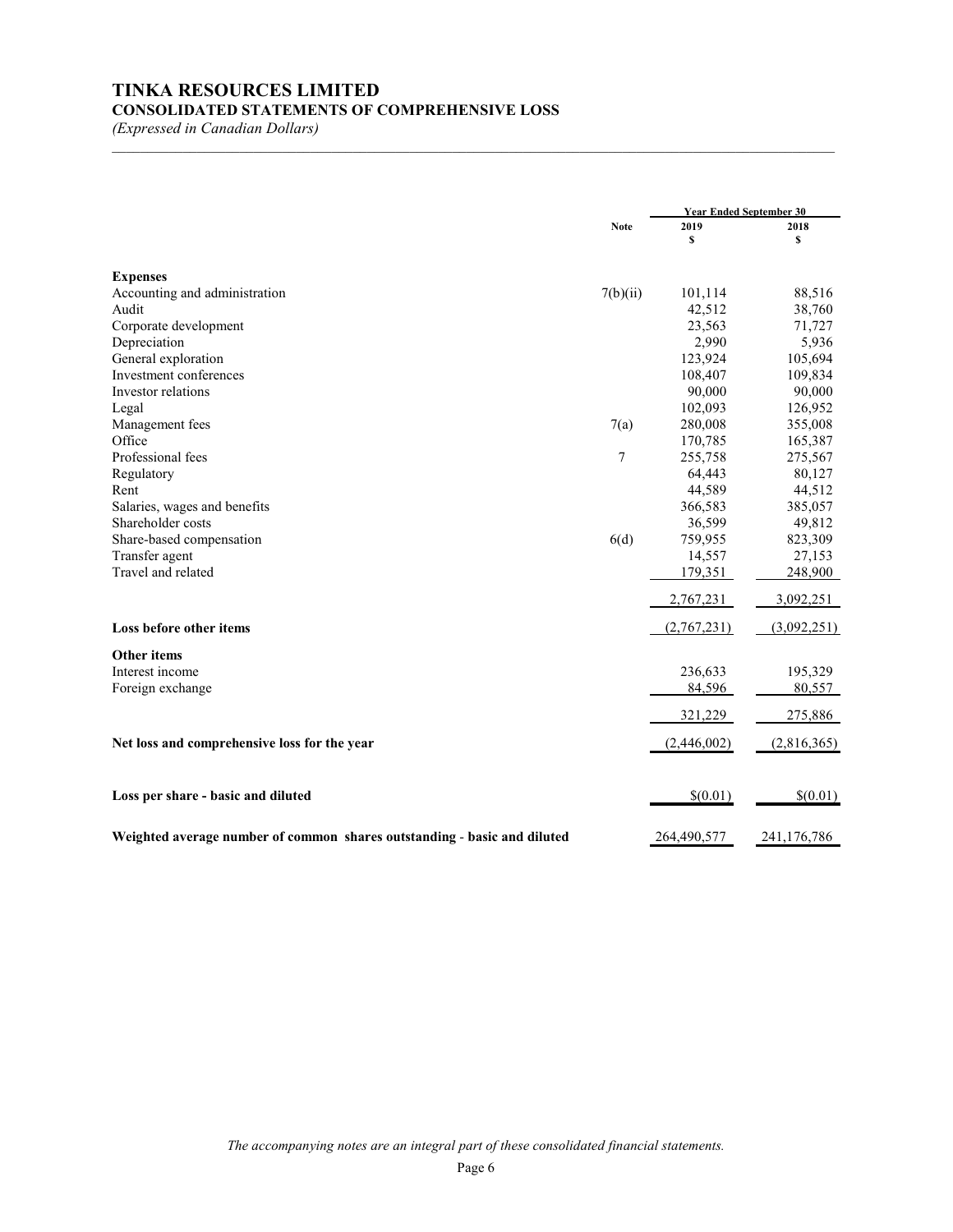## **TINKA RESOURCES LIMITED CONSOLIDATED STATEMENTS OF CHANGES IN EQUITY**

*(Expressed in Canadian Dollars)*

|                                       | Year Ended September 30, 2019 |              |                                                                  |                |                             |
|---------------------------------------|-------------------------------|--------------|------------------------------------------------------------------|----------------|-----------------------------|
|                                       | <b>Share Capital</b>          |              |                                                                  |                |                             |
|                                       | Number of<br><b>Shares</b>    | Amount<br>\$ | <b>Share-Based</b><br><b>Payments</b><br>Deficit<br>Reserve<br>S |                | Total<br><b>Equity</b><br>S |
| <b>Balance at September 30, 2018</b>  | 262,666,202                   | 74,500,920   | 5,518,350                                                        | (26,959,628)   | 53,059,642                  |
| Common shares issued for:             |                               |              |                                                                  |                |                             |
| - share options exercised             | 100,000                       | 25,000       |                                                                  |                | 25,000                      |
| - warrants exercised                  | 1,842,829                     | 368,567      |                                                                  |                | 368,567                     |
| Transfer on exercise of share options |                               |              |                                                                  |                |                             |
| and finders' warrants                 |                               | 216,179      | (216, 179)                                                       |                |                             |
| Share-based compensation              |                               |              | 759,955                                                          |                | 759,955                     |
| Net loss for the year                 |                               |              |                                                                  | (2,446,002)    | (2,446,002)                 |
| <b>Balance at September 30, 2019</b>  | 264,609,031                   | 75.110.666   | 6.062.126                                                        | (29, 405, 630) | 51,767,162                  |

 $\mathcal{L}_\text{max} = \mathcal{L}_\text{max} = \mathcal{L}_\text{max} = \mathcal{L}_\text{max} = \mathcal{L}_\text{max} = \mathcal{L}_\text{max} = \mathcal{L}_\text{max} = \mathcal{L}_\text{max} = \mathcal{L}_\text{max} = \mathcal{L}_\text{max} = \mathcal{L}_\text{max} = \mathcal{L}_\text{max} = \mathcal{L}_\text{max} = \mathcal{L}_\text{max} = \mathcal{L}_\text{max} = \mathcal{L}_\text{max} = \mathcal{L}_\text{max} = \mathcal{L}_\text{max} = \mathcal{$ 

|                                                                                                                                                                                                                       | Year Ended September 30, 2018                       |                                                                           |                                                              |                |                                                                |
|-----------------------------------------------------------------------------------------------------------------------------------------------------------------------------------------------------------------------|-----------------------------------------------------|---------------------------------------------------------------------------|--------------------------------------------------------------|----------------|----------------------------------------------------------------|
|                                                                                                                                                                                                                       | <b>Share Capital</b>                                |                                                                           |                                                              |                |                                                                |
|                                                                                                                                                                                                                       | Number of<br><b>Shares</b>                          | Amount<br>s                                                               | <b>Share-Based</b><br><b>Payments</b><br><b>Reserve</b><br>s | <b>Deficit</b> | <b>Total</b><br><b>Equity</b>                                  |
| <b>Balance at September 30, 2017</b>                                                                                                                                                                                  | 211,987,322                                         | 53,486,789                                                                | 5,198,982                                                    | (24, 143, 263) | 34,542,508                                                     |
| Common shares issued for:<br>- prospectus offering<br>- private placement<br>- share options exercised<br>- warrants exercised<br>Share issue costs<br>Transfer on exercise of share options<br>and finders' warrants | 16,790,000<br>17,042,284<br>4,614,249<br>12,232,347 | 8,059,200<br>8,180,296<br>1,533,450<br>3,669,704<br>(932, 460)<br>503,941 | (503, 941)                                                   |                | 8,059,200<br>8,180,296<br>1,533,450<br>3,669,704<br>(932, 460) |
| Share-based compensation<br>Net loss for the year                                                                                                                                                                     |                                                     |                                                                           | 823,309                                                      | (2,816,365)    | 823,309<br>(2,816,365)                                         |
| <b>Balance at September 30, 2018</b>                                                                                                                                                                                  | 262,666,202                                         | 74,500,920                                                                | 5,518,350                                                    | (26,959,628)   | 53,059,642                                                     |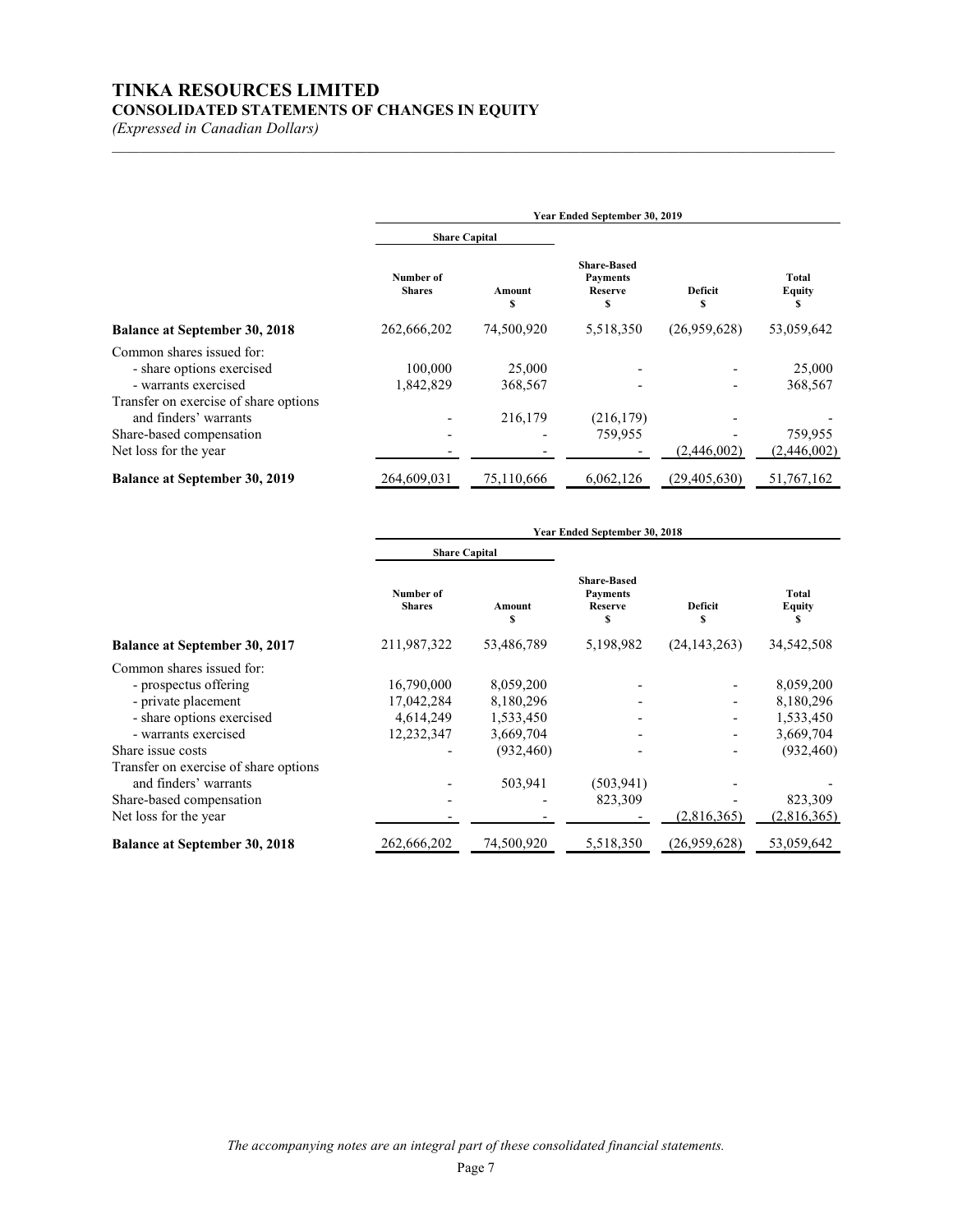# **TINKA RESOURCES LIMITED**

## **CONSOLIDATED STATEMENTS OF CASH FLOWS**

*(Expressed in Canadian Dollars)*

|                                                   | <b>Year Ended September 30.</b> |                |
|---------------------------------------------------|---------------------------------|----------------|
|                                                   | 2019                            | 2018           |
|                                                   | \$                              | \$             |
| <b>Operating activities</b>                       |                                 |                |
| Net loss for the year                             | (2,446,002)                     | (2,816,365)    |
| Adjustments for:                                  |                                 |                |
| Depreciation                                      | 2,990                           | 5,936          |
| Share-based compensation                          | 759,955                         | 823,309        |
| Changes in non-cash working capital items:        |                                 |                |
| GST receivable                                    | 8,820                           | (3,196)        |
| Amounts receivable                                | 6,254                           | 6,767          |
| Prepaid expenses                                  | (53, 526)                       | 34,608         |
| Accounts payable and accrued liabilities          | (30,077)                        | 17,323         |
| Net cash used in operating activities             | (1,751,586)                     | (1,931,618)    |
| <b>Investing activities</b>                       |                                 |                |
| Expenditures on exploration and evaluation assets | (6,024,996)                     | (11, 233, 818) |
| VAT recovered                                     |                                 | 887,240        |
| Additions to property, plant and equipment        | (15, 565)                       | (8,890)        |
| Net cash used in investing activities             | (6,040,561)                     | (10,355,468)   |
| <b>Financing activities</b>                       |                                 |                |
| Issuance of common shares                         | 393,567                         | 21,442,650     |
| Share issue costs                                 |                                 | (932, 460)     |
| Net cash provided by financing activities         | 393,567                         | 20,510,190     |
| Net change in cash                                | (7,398,580)                     | 8,223,104      |
| Cash at beginning of year                         | 14,260,023                      | 6,036,919      |
| Cash at end of year                               | 6,861,443                       | 14,260,023     |

\_\_\_\_\_\_\_\_\_\_\_\_\_\_\_\_\_\_\_\_\_\_\_\_\_\_\_\_\_\_\_\_\_\_\_\_\_\_\_\_\_\_\_\_\_\_\_\_\_\_\_\_\_\_\_\_\_\_\_\_\_\_\_\_\_\_\_\_\_\_\_\_\_\_\_\_\_\_\_\_\_\_\_\_\_\_\_\_\_\_\_\_\_\_\_\_\_\_\_\_\_\_\_

**Supplemental cash flow information** - See Note 11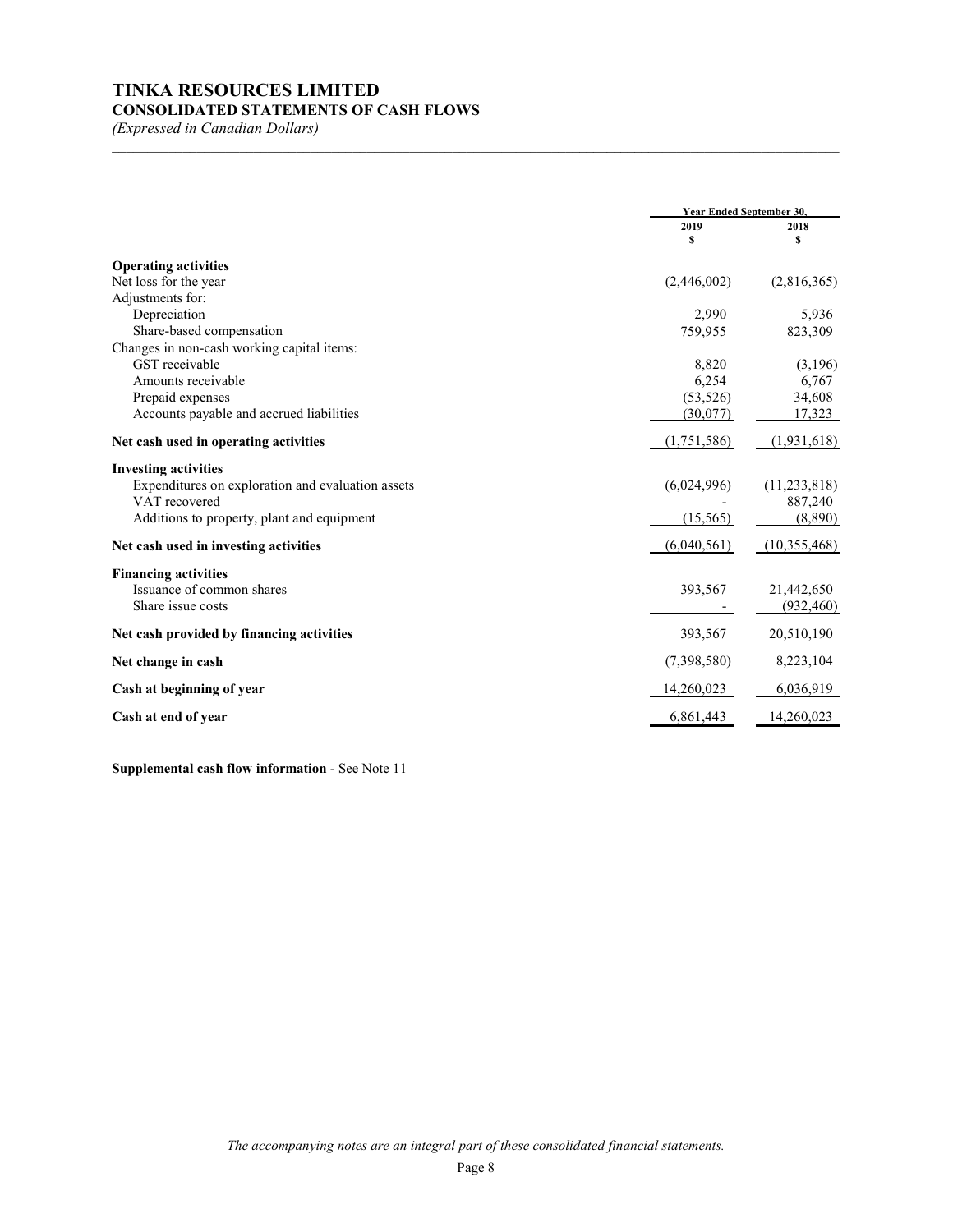## **TINKA RESOURCES LIMITED NOTES TO THE CONSOLIDATED FINANCIAL STATEMENTS FOR THE YEARS ENDED SEPTEMBER 30, 2019 AND 2018**

*(Expressed in Canadian Dollars)*

#### **1. Nature of Operations**

Tinka Resources Limited (the "Company") was incorporated on September 15, 1987 under the provisions of the Company Act (British Columbia). The Company is listed and traded on the TSX Venture Exchange ("TSXV") and the Lima Stock Exchange under the symbol "TK" and on the Frankfurt Exchange under the symbol "TLD". The Company's principal office is located at #1305 - 1090 West Georgia Street, Vancouver, British Columbia, V6E 3V7 Canada.

**\_\_\_\_\_\_\_\_\_\_\_\_\_\_\_\_\_\_\_\_\_\_\_\_\_\_\_\_\_\_\_\_\_\_\_\_\_\_\_\_\_\_\_\_\_\_\_\_\_\_\_\_\_\_\_\_\_\_\_\_\_\_\_\_\_\_\_\_\_\_\_\_\_\_\_\_\_\_\_\_\_\_\_\_\_\_\_\_\_\_\_\_\_**

The Company is a junior mineral exploration company currently engaged in the acquisition and exploration of mineral properties located in Peru. On the basis of information to date, the Company has not yet determined whether these properties contain economically recoverable ore reserves. The underlying value of the mineral resource interests is entirely dependent on the existence of economically recoverable reserves, the ability of the Company to obtain the necessary financing to complete exploration and development and upon future profitable production. Mineral resource interests represent costs incurred to date, less amounts amortized and/or written off, and do not necessarily represent present or future values.

As at September 30, 2019 the Company had working capital in the amount of \$5,945,016. These consolidated financial statements have been prepared on a going concern basis which assumes that the Company will be able to realize its assets and discharge its liabilities in the normal course of business operations for the foreseeable future. To date the Company has not earned any revenue and is considered to be in the exploration stage. The Company's operations are funded from equity financings which are dependent upon many external factors and may be difficult to impossible to secure or raise when required. Although management considers that the Company has adequate resources to maintain its core operations and planned exploration programs on its existing exploration and evaluation assets for the next twelve months, the Company recognizes that exploration expenditures may change with ongoing results and, as a result, it may be required to obtain additional financing. While the Company has been successful in securing financings in the past there can be no assurance that it will be able to do so in the future. These consolidated financial statements do not reflect any adjustments related to conditions that occurred subsequent to September 30, 2019.

On January 13, 2020 the Company completed a private placement financing totalling \$18,500,000, as disclosed in Note 12.

#### **2. Basis of Preparation**

#### *Statement of Compliance*

These consolidated financial statements have been prepared in accordance with International Financial Reporting Standards, ("IFRS") as issued by the International Accounting Standards Board ("IASB") and interpretations of the IFRS Interpretations Committee ("IFRIC").

#### *Basis of Measurement*

The Company's consolidated financial statements have been prepared on the historical cost basis except for the revaluation of certain financial assets and financial liabilities to fair value. These consolidated financial statements are presented in Canadian Dollars unless otherwise stated.

#### *Details of the Group*

In addition to the Company, the consolidated financial statements include all subsidiaries. Subsidiaries are all corporations over which the Company is able, directly or indirectly, to control financial and operating policies, which is the authority usually connected with holding majority voting rights. Subsidiaries are fully consolidated from the date on which control is acquired by the Company. Inter-company transactions and balances are eliminated upon consolidation. They are deconsolidated from the date that control by the Company ceases.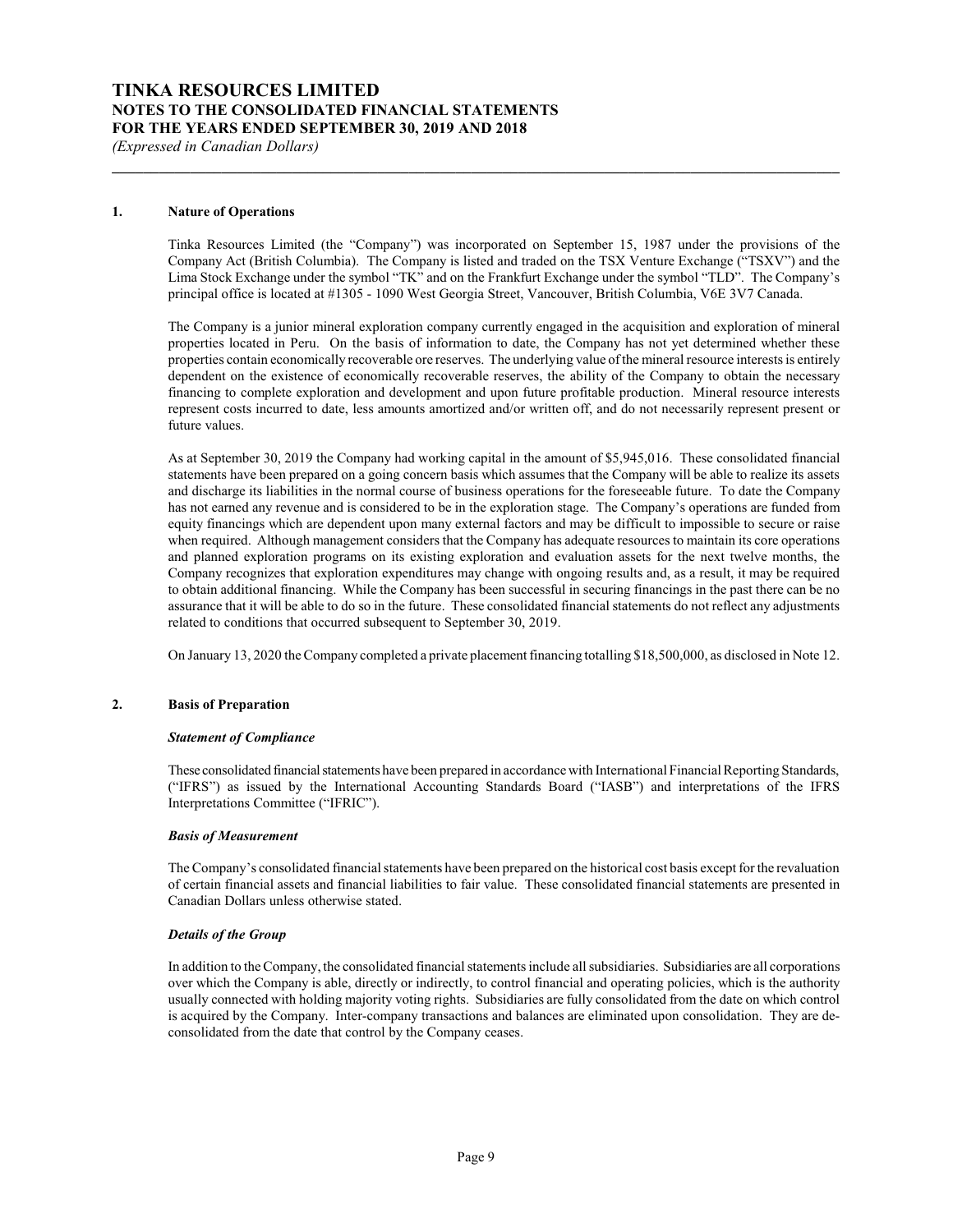#### **2. Basis of Preparation** (continued)

The subsidiaries of the Company are as follows:

| Company                | <b>Location of Incorporation</b> | <b>Ownership Interest</b> |
|------------------------|----------------------------------|---------------------------|
| Darwin Resources Corp. | Canada                           | $100\%$                   |
| Tinka Resources S.A.C. | Peru                             | $100\%$                   |
| Darwin Peru S.A.C.     | Peru                             | $100\%$                   |

**\_\_\_\_\_\_\_\_\_\_\_\_\_\_\_\_\_\_\_\_\_\_\_\_\_\_\_\_\_\_\_\_\_\_\_\_\_\_\_\_\_\_\_\_\_\_\_\_\_\_\_\_\_\_\_\_\_\_\_\_\_\_\_\_\_\_\_\_\_\_\_\_\_\_\_\_\_\_\_\_\_\_\_\_\_\_\_\_\_\_\_\_\_**

#### **3. Summary of Significant Accounting Policies**

#### *Critical Judgments and Sources of Estimation Uncertainty*

The preparation of these consolidated financial statements requires management to make certain estimates, judgments and assumptions that affect the reported amounts of assets and liabilities at the date of the consolidated financial statements and reported amounts of expenses during the reporting period. Actual outcomes could differ from these estimates. These consolidated financial statements include estimates which, by their nature, are uncertain. The impacts of such estimates are pervasive throughout the consolidated financial statements, and may require accounting adjustments based on future occurrences. Revisions to accounting estimates are recognized in the period in which the estimate is revised and future periods if the revision affects both current and future periods. These estimates are based on historical experience, current and future economic conditions and other factors, including expectations of future events that are believed to be reasonable under the circumstances.

#### *Critical Judgments*

The following are critical judgments that management has made in the process of applying accounting policies and that have the most significant effect on the amounts recognized in the consolidated financial statements:

- (i) The determination of categories of financial assets and financial liabilities has been identified as an accounting policy which involves judgments or assessments made by management.
- (ii) Management is required to assess the functional currency of each entity of the Company. In concluding that the Canadian dollar is the functional currency of the parent and its subsidiary companies, management considered the currency that mainly influences the cost of providing goods and services in each jurisdiction in which the Company operates. As no single currency was clearly dominant the Company also considered secondary indicators including the currency in which funds from financing activities are denominated and the currency in which funds are retained.
- (iii) Management is required to assess impairment in respect of intangible exploration and evaluation assets. The triggering events are defined in IFRS 6. In making the assessment, management is required to make judgments on the status of each project and the future plans towards finding commercial reserves. The nature of exploration and evaluation activity is such that only a proportion of projects are ultimately successful and some assets are likely to become impaired in future periods. During fiscal 2019 management determined that no impairment indicators were present and no impairment charge was required.
- (iv) Although the Company takes steps to verify title to exploration and evaluation assets in which it has an interest, these procedures do not guarantee the Company's title. Such properties may be subject to prior agreements or transfers and title may be affected by undetected defects.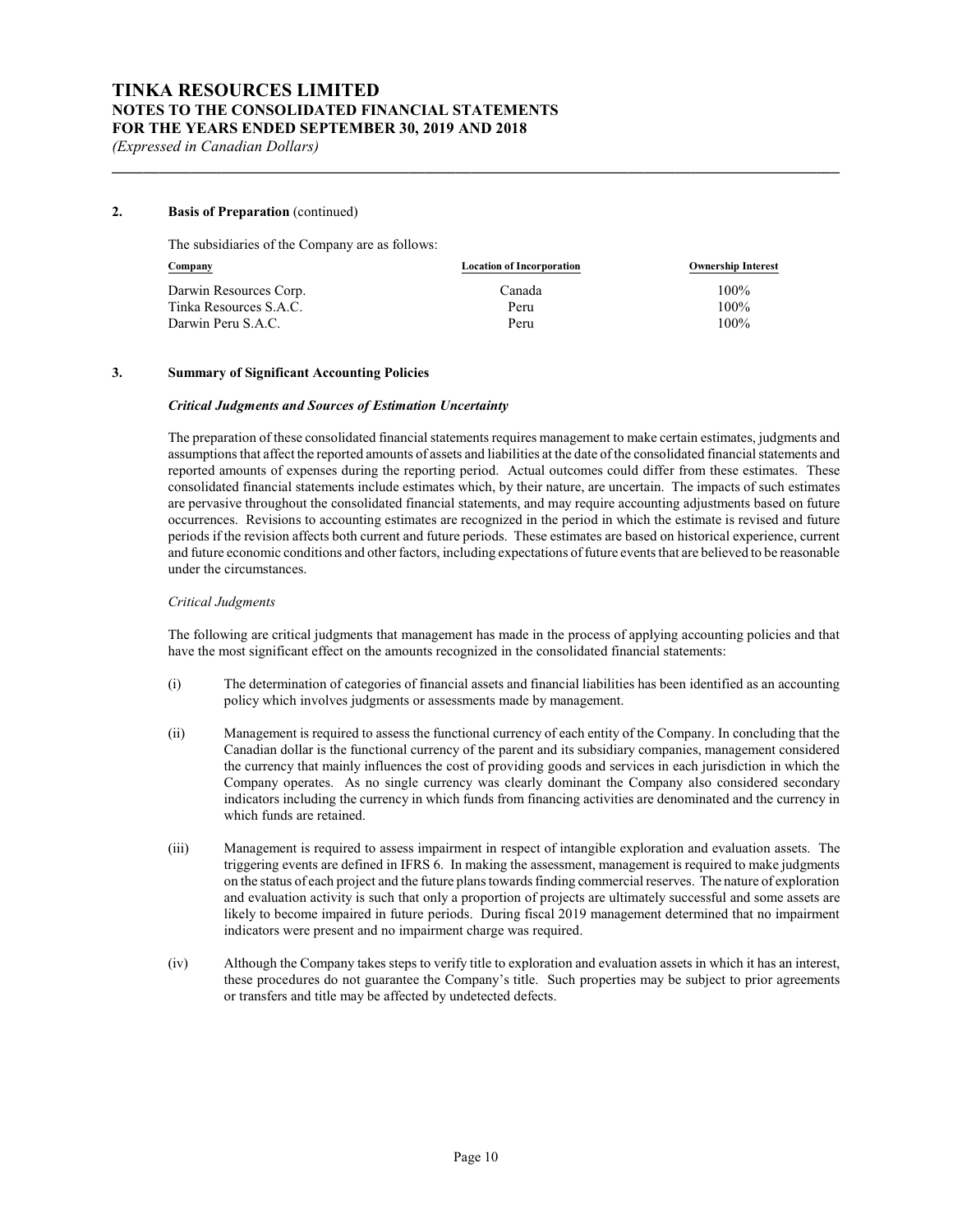#### **3. Summary of Significant Accounting Policies** (continued)

(v) The assessment of the probability of future taxable income in which deferred tax assets can be utilized is based on the Company's estimate of future profits or losses adjusted for significant non-taxable income and expenses and specific limits to the use of any unused tax loss or credit. The tax rules in the jurisdictions in which the Company operates are also carefully taken into consideration. If a positive forecast of taxable income indicates the probable use of a deferred tax asset, especially when it can be utilized without a time limit, that deferred tax asset is usually recognized to the extent of the amount expected to be utilized. The recognition of deferred tax assets that are subject to certain legal or economic limits or uncertainties is assessed individually by management based on the specific facts and circumstances. Details of these can be found in Note 8.

**\_\_\_\_\_\_\_\_\_\_\_\_\_\_\_\_\_\_\_\_\_\_\_\_\_\_\_\_\_\_\_\_\_\_\_\_\_\_\_\_\_\_\_\_\_\_\_\_\_\_\_\_\_\_\_\_\_\_\_\_\_\_\_\_\_\_\_\_\_\_\_\_\_\_\_\_\_\_\_\_\_\_\_\_\_\_\_\_\_\_\_\_\_**

#### *Estimation Uncertainty*

The following are key assumptions concerning the future and other key sources of estimation uncertainty that have a significant risk of resulting in a material adjustment to the carrying amount of assets and liabilities within the next financial year:

- (i) Depreciation expense is allocated based on assumed useful life of property, plant and equipment. Should the useful life differ from the initial estimate, an adjustment would be made in the statement of operations.
- (ii) The cost estimates are updated periodically during the life of a mine to reflect known developments, (e.g. revisions to cost estimates and to the estimated lives of operations), and are subject to review at regular intervals. Decommissioning, restoration and similar liabilities are estimated based on the Company's interpretation of current regulatory requirements, constructive obligations and are measured at fair value. Fair value is determined based on the net present value of estimated future cash expenditures for the settlement of decommissioning, restoration or similar liabilities that may occur upon decommissioning of the mine. Such estimates are subject to change based on changes in laws and regulations and negotiations with regulatory authorities. As at September 30, 2019 and 2018 there were no decommissioning liabilities.
- (iii) Provisions for income taxes are made using the best estimate of the amount expected to be paid based on a qualitative assessment of all relevant factors. The Company reviews the adequacy of these provisions at the end of the reporting period. However, it is possible that at some future date an additional liability could result from audits by taxing authorities. Where the final outcome of these tax-related matters is different from the amounts that were originally recorded, such differences will affect the tax provisions in the period in which such determination is made.
- (iv) The assessment of any impairment of evaluation and exploration assets, and property, plant and equipment is dependent upon estimates of the recoverable amount that take into account factors such as reserves, economic and market conditions and the useful lives of assets. In fiscal 2019 and 2018 management has concluded that there were no impairment indicators with respect to exploration and evaluation assets and property, plant and equipment**.**

#### *Cash and Cash Equivalents*

Cash includes cash in bank and demand deposits. Cash equivalents include short-term, highly liquid investments that are readily convertible to known amounts of cash and which are subject to an insignificant risk of change in value. The Company is not exposed to significant credit or interest rate risk although cash is held in excess of federally insured limits with a major financial institution. At September 30, 2019 and 2018, the Company did not have any cash equivalents.

#### *Amounts Receivable*

Receivables are recognized initially at fair value and classified as amortized cost. Receivables are subsequently measured at amortized cost using the effective interest method, less expected credit losses. At each reporting date, the Company records a credit loss at an amount equal to the lifetime expected credit losses using a present value and probabilityweighted model.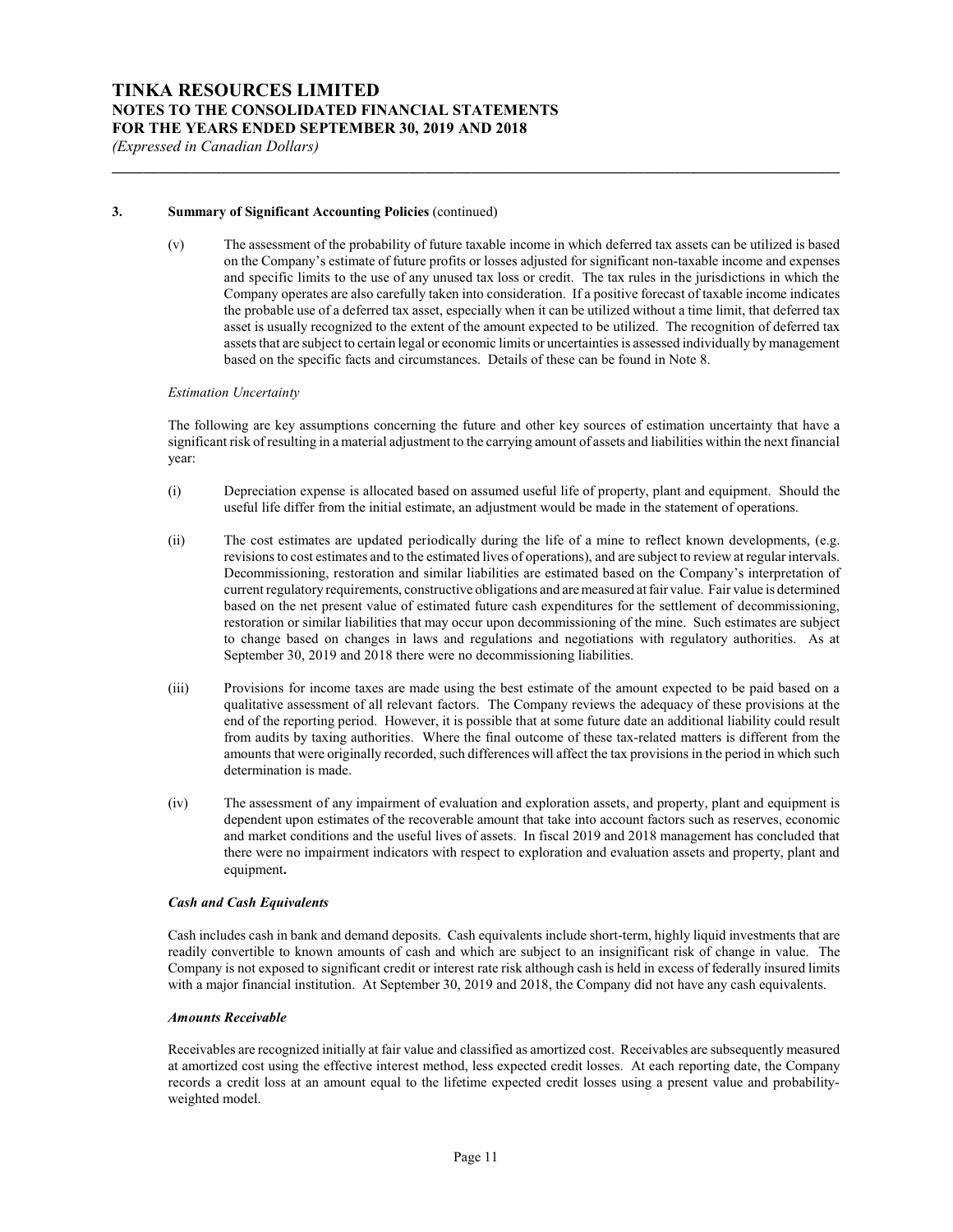#### **3. Summary of Significant Accounting Policies** (continued)

#### *Accounts Payable and Accrued Liabilities*

Payables are obligations to pay for materials or services that have been acquired in the ordinary course of business from suppliers. Payables are classified as current liabilities if payment is due within one year or less (or in the normal operating cycle of the business if longer). If not, they are presented as non-current liabilities.

**\_\_\_\_\_\_\_\_\_\_\_\_\_\_\_\_\_\_\_\_\_\_\_\_\_\_\_\_\_\_\_\_\_\_\_\_\_\_\_\_\_\_\_\_\_\_\_\_\_\_\_\_\_\_\_\_\_\_\_\_\_\_\_\_\_\_\_\_\_\_\_\_\_\_\_\_\_\_\_\_\_\_\_\_\_\_\_\_\_\_\_\_\_**

Payables are classified as amortized cost initially at fair value and are subsequently measured at amortized cost using the effective interest method.

#### *Exploration and Evaluation Assets*

The Company is in the exploration stage with respect to its investment in exploration and evaluation assets and, accordingly, follows the practice of capitalizing all costs relating to the acquisition of, exploration for and development of mineral properties and crediting all proceeds received against the cost of the related properties. Such costs include, but are not exclusive to, geological and geophysical studies, exploratory drilling and sampling. At such time as commercial production commences, these costs will be charged to operations on a unit-of-production method based on proven and probable reserves. The aggregate costs related to abandoned mineral properties are charged to operations at the time of any abandonment, or when it has been determined that there is evidence of a permanent impairment. An impairment charge relating to a mineral property is subsequently reversed when new exploration results or actual or potential proceeds on sale or farmout of the property result in a revised estimate of the recoverable amount, but only to the extent that this does not exceed the original carrying value of the property that would have resulted if no impairment had been recognized.

The recoverability of amounts shown for exploration and evaluation assets is dependent upon the discovery of economically recoverable reserves, the ability of the Company to obtain financing to complete development of the properties, and on future production or proceeds of disposition.

The Company recognizes in income costs recovered on mineral properties when amounts received or receivable are in excess of the carrying amount.

Once the technical feasibility and commercial viability of the extraction of mineral resources in an area of interest are demonstrable, exploration and evaluation assets attributable to that area of interest are first tested for impairment and then reclassified to mining property and development assets.

The Company also accounts for foreign value added taxes as part of deferred costs. These amounts are treated as a reduction in the carrying costs of exploration and evaluation assets as they are recovered.

All capitalized exploration and evaluation expenditure is monitored for indications of impairment. Where a potential impairment is indicated, assessments are performed for each area of interest. To the extent that an exploration expenditure is not expected to be recovered, it is charged to the results of operations.

#### *Property, Plant and Equipment*

Property, plant and equipment are carried at cost, less accumulated depreciation and accumulated impairment losses.

The cost of an item of property, plant and equipment consists of the purchase price, any costs directly attributable to bringing the asset to the location and condition necessary for its intended use and an initial estimate of the costs of dismantling and removing the item and restoring the site on which it is located.

Property, plant and equipment are depreciated annually on a straight-line basis over the estimated useful life of the assets, at a rate of between 20% and 25% for office furniture and equipment and vehicles.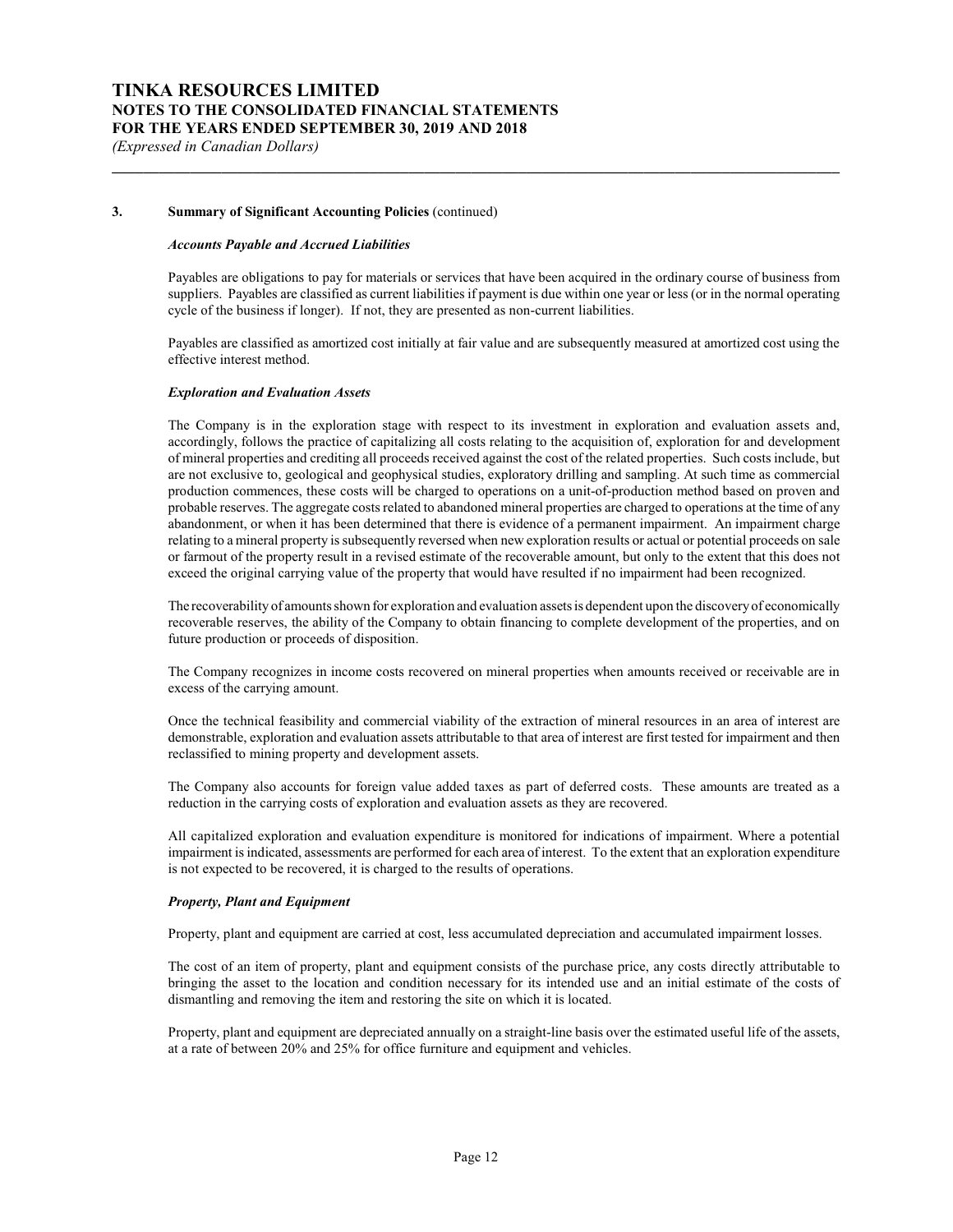#### **3. Summary of Significant Accounting Policies** (continued)

An item of property, plant and equipment is derecognized upon disposal or when no future economic benefits are expected to arise from the continued use of the asset. Any gain or loss arising on disposal of the asset, determined as the difference between the net disposal proceeds and the carrying amount of the asset, is recognized in profit or loss in the consolidated statement of comprehensive income or loss.

**\_\_\_\_\_\_\_\_\_\_\_\_\_\_\_\_\_\_\_\_\_\_\_\_\_\_\_\_\_\_\_\_\_\_\_\_\_\_\_\_\_\_\_\_\_\_\_\_\_\_\_\_\_\_\_\_\_\_\_\_\_\_\_\_\_\_\_\_\_\_\_\_\_\_\_\_\_\_\_\_\_\_\_\_\_\_\_\_\_\_\_\_\_**

Where an item of plant and equipment comprises major components with different useful lives, the components are accounted for as separate items of plant and equipment. Expenditures incurred to replace a component of an item of plant and equipment that is accounted for separately, including major inspection and overhaul expenditures are capitalized.

The Company compares the carrying value of property, plant and equipment to estimated net recoverable amounts, based on estimated future cash flows, to determine whether there is any indication of impairment whenever events or circumstances warrant.

#### *Impairment of Assets*

At each financial position reporting date, the carrying amounts of the Company's assets are reviewed to determine whether there is any indication that those assets are impaired. If any such indication exists, the recoverable amount of the asset is estimated in order to determine the extent of the impairment, if any. Where the asset does not generate cash flows that are independent from other assets, the Company estimates the recoverable amount of the cash-generating unit to which the asset belongs.

An asset's recoverable amount is the higher of fair value less costs of disposal and value in use. Fair value is determined as the price that would be received to sell an asset in an orderly transaction between market participants. In assessing value in use, the estimated future cash flows are discounted to their present value using a pre-tax discount rate that reflects current market assessments of the time value of money and the risks specific to the asset. If the recoverable amount of an asset or cash generating unit is estimated to be less than its carrying amount, the carrying amount of the asset is reduced to its recoverable amount and the impairment loss is recognized in the profit or loss for the period.

Where an impairment loss subsequently reverses, the carrying amount of the asset (or cash-generating unit) is increased to the revised estimate of its recoverable amount, but only to the extent that the increased carrying amount does not exceed the carrying amount that would have been determined had no impairment loss been recognized for the asset (or cashgenerating unit) in prior years. A reversal of an impairment loss is recognized immediately in profit or loss.

#### *Decommissioning Provision*

An obligation to incur restoration, rehabilitation and environmental costs arises when environmental disturbance is caused by the exploration, development or ongoing production of a mineral interest by or on behalf of the Company. Costs for restoration of site damage which is created on an ongoing basis during exploration and evaluation are provided for at their net present values and charged against profits in the period such exploration and evaluation occurs. Discount rates using a risk-free rate that reflects the time value of money are used to calculate the net present value. The related liability is adjusted for each period for the unwinding of the discount rate and for changes to the current market-based discount rate, amount or timing of the underlying cash flows needed to settle the obligation. As at September 30, 2019 and 2018 the Company does not have any decommissioning obligations.

#### *Financial Instruments*

The Company classifies its financial assets and financial liabilities in the following measurement categories: (i) those to be measured subsequently at FVTPL; (ii) those to be measured subsequently at fair value through other comprehensive income (FVOCI); and (iii) those to be measured at amortized cost. The classification of financial assets depends on the business model for managing the financial assets and the contractual terms of the cash flows. Financial liabilities are classified as those to be measured at amortized cost unless they are designated as those to be measured subsequently at FVTPL (irrevocable election at the time of recognition). For assets and liabilities measured at fair value, gains and losses are either recorded in profit or loss or other comprehensive income.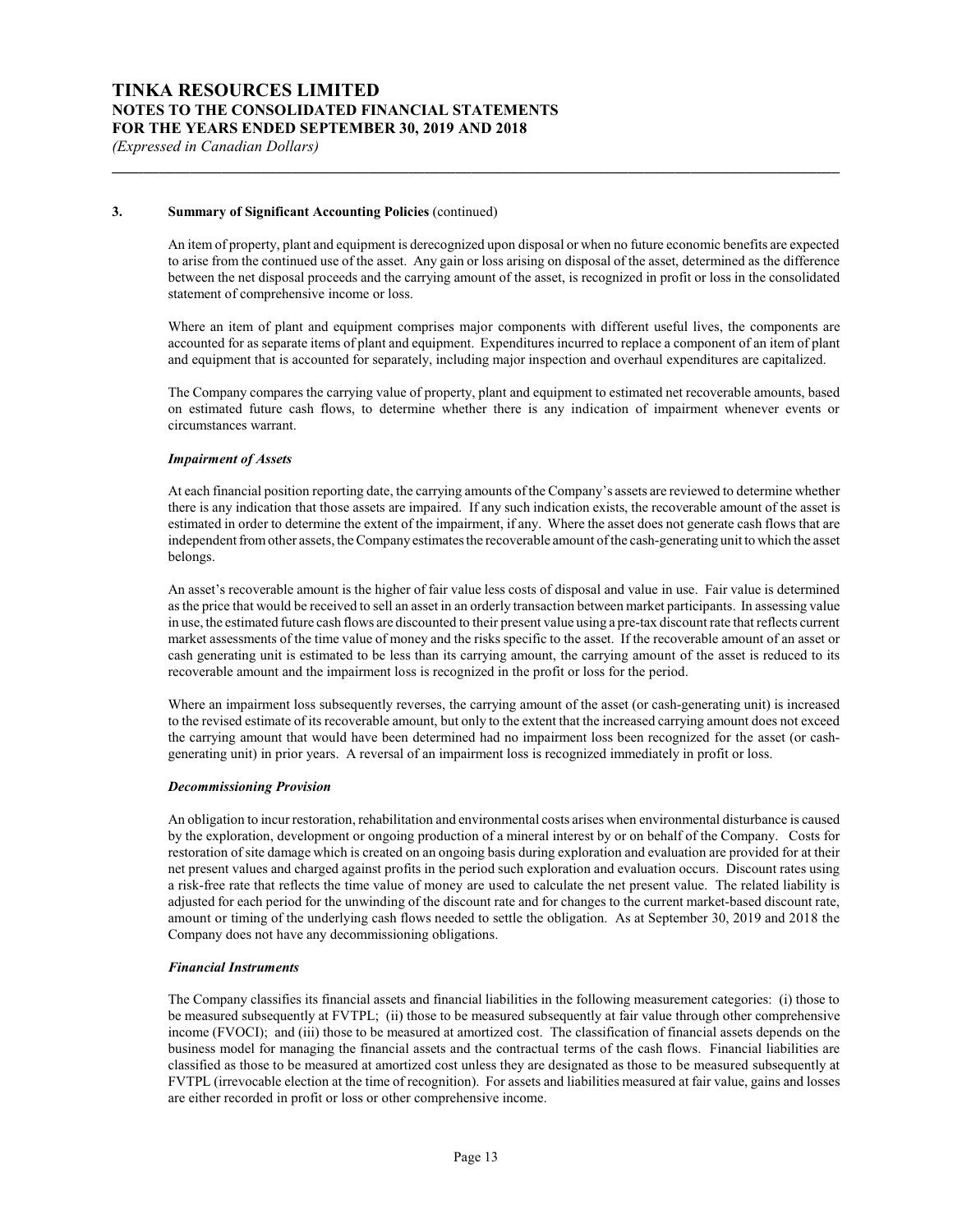## **TINKA RESOURCES LIMITED NOTES TO THE CONSOLIDATED FINANCIAL STATEMENTS FOR THE YEARS ENDED SEPTEMBER 30, 2019 AND 2018**

*(Expressed in Canadian Dollars)*

#### **3. Summary of Significant Accounting Policies** (continued)

All financial instruments are required to be measured at fair value on initial recognition, plus, in the case of a financial asset or financial liability not at FVTPL, transaction costs that are directly attributable to the acquisition or issuance of the financial asset or financial liability. Transaction costs of financial assets and financial liabilities carried at FVTPL are expensed in profit or loss. Financial assets and financial liabilities with embedded derivatives are considered in their entirety when determining whether their cash flows are solely payment of principal and interest.

**\_\_\_\_\_\_\_\_\_\_\_\_\_\_\_\_\_\_\_\_\_\_\_\_\_\_\_\_\_\_\_\_\_\_\_\_\_\_\_\_\_\_\_\_\_\_\_\_\_\_\_\_\_\_\_\_\_\_\_\_\_\_\_\_\_\_\_\_\_\_\_\_\_\_\_\_\_\_\_\_\_\_\_\_\_\_\_\_\_\_\_\_\_**

Financial assets that are held within a business model whose objective is to collect the contractual cash flows, and that have contractual cash flows that are solely payments of principal and interest on the principal outstanding are generallymeasured at amortized cost at the end of the subsequent accounting periods. All other financial assets including equity investments are measured at their fair values at the end of subsequent accounting periods, with any changes taken through profit and loss or other comprehensive income (irrevocable election at the time of recognition). For financial liabilities measured subsequently at FVTPL, changes in fair value due to credit risk are recorded in other comprehensive income.

#### *Share Capital*

Common shares issued by the Company are classified as equity. Costs directly attributable to the issue of common shares, share purchase warrants and share options are recognized as a deduction from equity, net of any related income tax effects.

#### *Equity Financing*

The Company engages in equity financing transactions to obtain the funds necessary to continue operations and explore and evaluate mineral properties. These equity financing transactions may involve issuance of common shares or units. Units typically comprise a certain number of common shares and share purchase warrants. Depending on the terms and conditions of each equity financing transaction, the warrants are exercisable into additional common shares at a price prior to expiry as stipulated by the terms of the transaction. The Company adopted a residual value method with respect to the measurement of common shares and share purchase warrants issued as private placement units. The fair value of the common shares issued in the private placements is determined by the closing quoted bid price on the price reservation date, if applicable, or the announcement date. The balance, if any, is allocated to the attached share purchase warrants.

#### *Share-Based Payment Transactions*

The share option plan allows Company employees and consultants to acquire shares of the Company. The fair value of share options granted is recognized as a share-based compensation expense with a corresponding increase in the equity settled share-based payments reserve in equity. An individual is classified as an employee when the individual is an employee for legal or tax purposes (direct employee) or provides services similar to those performed by a direct employee.

For employees the fair value is measured at grant date and each tranche is recognized separately on a straight line basis over the period during which the share options vest. The fair value of the share options granted is measured using the Black-Scholes option pricing model taking into account the terms and conditions upon which the share options were granted. At the end of each reporting period, the amount recognized as an expense is adjusted to reflect the actual number of share options that are expected to vest.

Equity-settled share-based payment transactions with non-employees are measured at the fair value of the goods or services received. However, if the fair value cannot be estimated reliably, the share-based payment transaction is measured at the fair value of the equity instruments granted at the date the Company receives the goods or the services.

#### *Current and Deferred Income Taxes*

The tax expense comprises current and deferred tax. Tax is recognized in the statement of comprehensive loss, except to the extent that it relates to items recognized in other comprehensive income or directly in equity. In this case the tax is also recognized in other comprehensive income or directly in equity, respectively.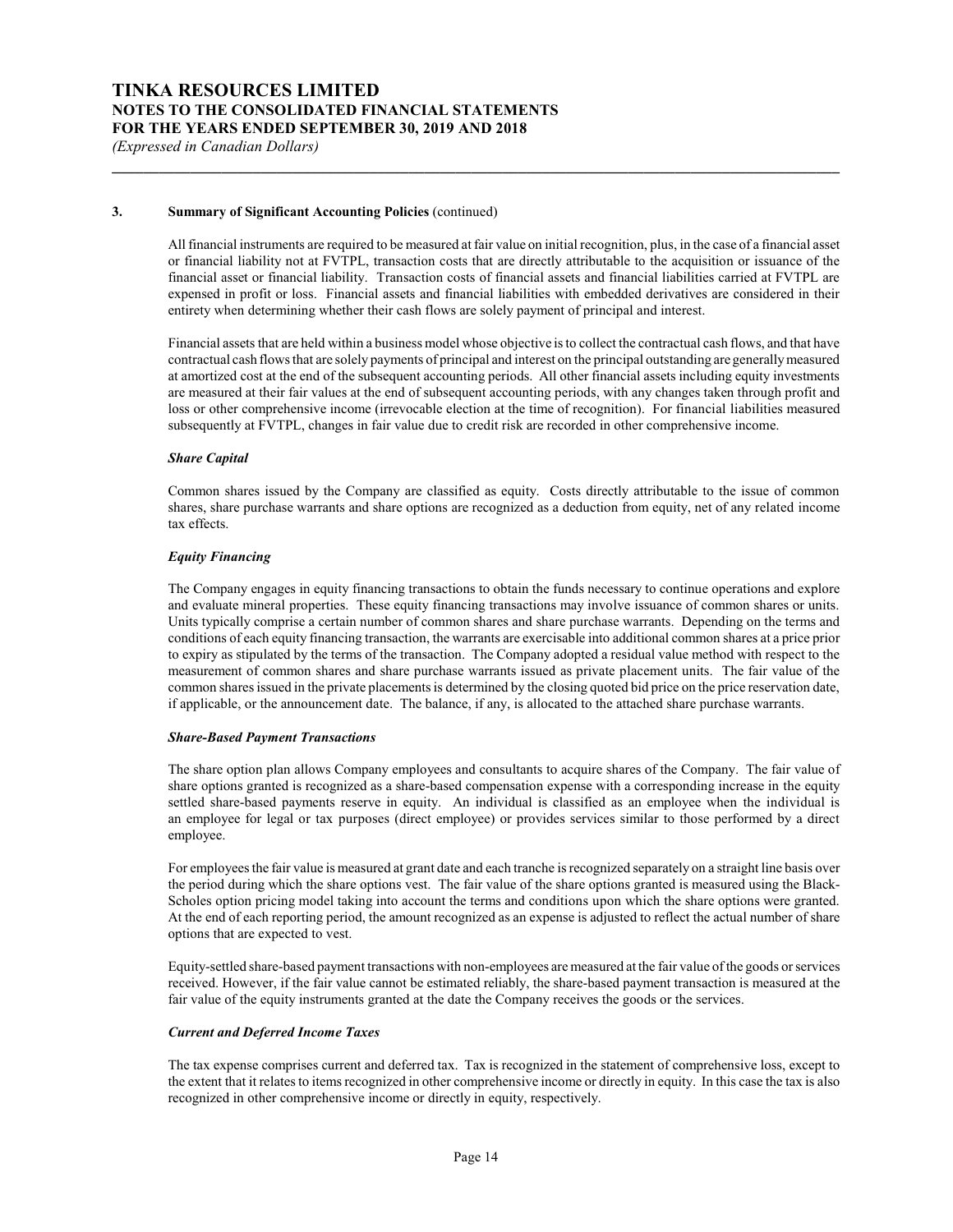#### **3. Summary of Significant Accounting Policies** (continued)

#### *Current Tax*

The current income tax charge is calculated on the basis of the tax laws enacted or substantively enacted at the statement of financial position date in the countries where the Company's subsidiaries and associates operate and generate taxable income. Management periodically evaluates positions taken in tax returns with respect to situations in which applicable tax regulation is subject to interpretation. It establishes provisions where appropriate on the basis of amounts expected to be paid to the tax authorities.

**\_\_\_\_\_\_\_\_\_\_\_\_\_\_\_\_\_\_\_\_\_\_\_\_\_\_\_\_\_\_\_\_\_\_\_\_\_\_\_\_\_\_\_\_\_\_\_\_\_\_\_\_\_\_\_\_\_\_\_\_\_\_\_\_\_\_\_\_\_\_\_\_\_\_\_\_\_\_\_\_\_\_\_\_\_\_\_\_\_\_\_\_\_**

#### *Deferred Tax*

Deferred income tax is recognized, using the liability method, on temporary differences arising between the tax bases of assets and liabilities and their carrying amounts in the consolidated financial statements. However, the deferred income tax is not accounted for if it arises from initial recognition of an asset or liability in a transaction other than a business combination that at the time of the transaction affects neither accounting nor taxable profit or loss. Deferred income tax is determined using tax rates (and laws) that have been enacted or substantively enacted by the statement of financial position date and are expected to apply when the related deferred income tax asset is realized or the deferred income tax liability is settled.

Deferred income tax relating to items recognized directly in equity or other comprehensive income ("OCI") is recognized in equity or OCI and not in the statement of comprehensive loss.

Deferred income tax assets are recognized only to the extent that it is probable that future taxable profit will be available against which the temporary differences can be utilized.

Deferred income tax is provided on temporary differences arising on investments in subsidiaries, except where the timing of the reversal of the temporary difference is controlled by the Company and it is probable that the temporary difference will not reverse in the foreseeable future. Deferred income tax assets and liabilities are offset when there is a legally enforceable right to offset current tax assets against current tax liabilities and when the deferred income tax assets and liabilities relate to income taxes levied by the same taxation authority on either the taxable entity or different taxable entities where there is an intention to settle the balances on a net basis.

#### *Loss Per Share*

Basic loss per share is computed by dividing loss attributable to common shareholders by the weighted average number of common shares outstanding during the period. The computation of diluted loss per share assumes the conversion, exercise or contingent issuance of securities only when such conversion, exercise or issuance would have a dilutive effect on loss per share. The dilutive effect of convertible securities is reflected in diluted earnings per share by application of the "if converted" method. The dilutive effect of outstanding options and warrants and their equivalents is reflected in diluted loss per share.

#### *Foreign Currency Translation*

#### *Functional and Presentation Currency*

The financial statements of each of the Company's subsidiaries are prepared in the local currency of their home jurisdictions. Consolidation of each subsidiary includes re-measurement from the local currency to the subsidiary's functional currency. Each subsidiary's functional currency, being the currency of the primary economic environment in which the subsidiary operates, is the Canadian dollar. The consolidated financial statements are presented in Canadian dollars.

Exchange rates published by the Bank of Canada were used to translate subsidiaryfinancial statements into the consolidated financial statements. Income and expenses for each statement of comprehensive loss presented are translated using the rates prevailing on the transaction dates. All resulting foreign exchange differences are recognized in comprehensive loss.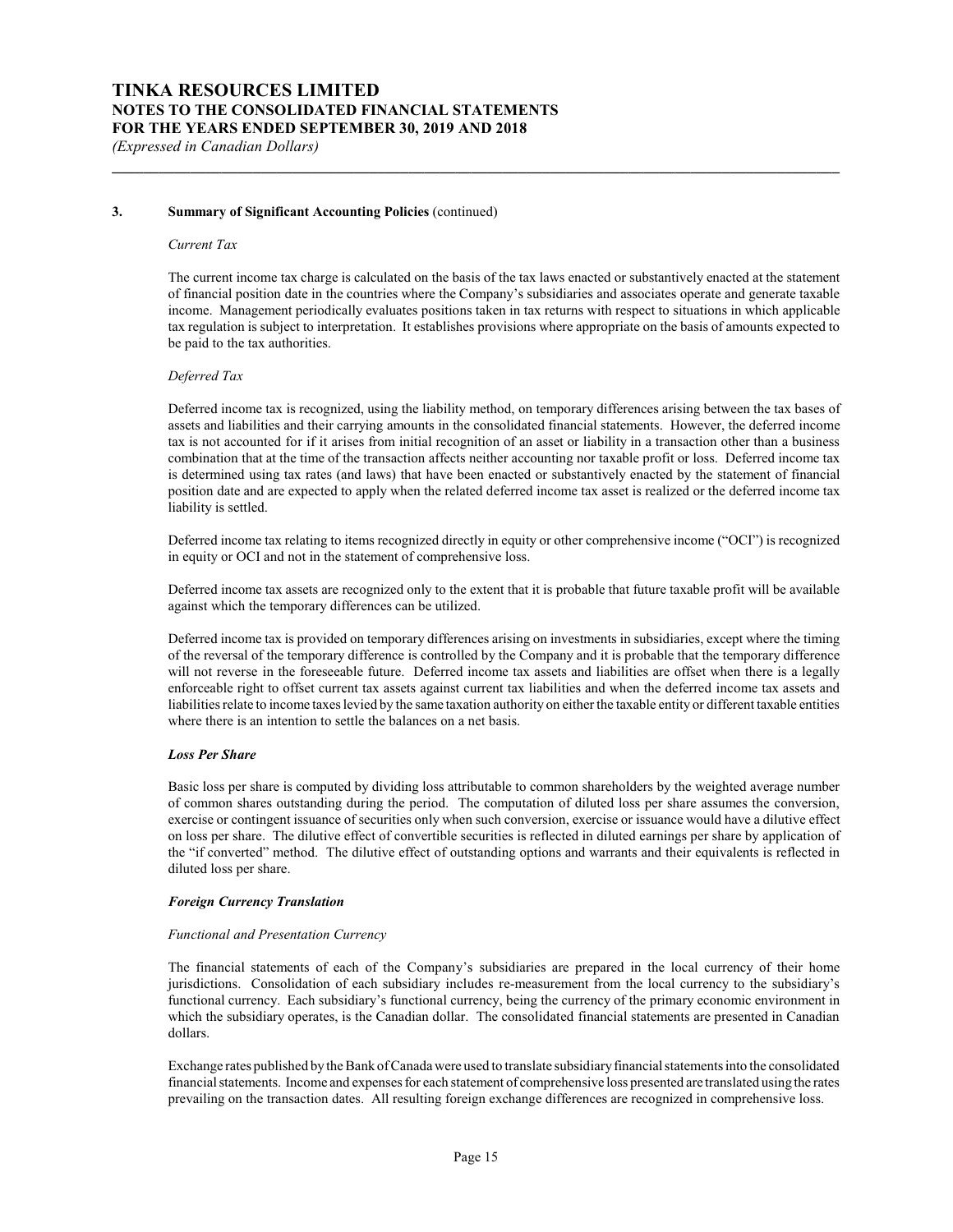#### **3. Summary of Significant Accounting Policies** (continued)

#### *Foreign Currency Transactions*

Foreign currency transactions are translated into the functional currency using the exchange rates prevailing on the dates of the transactions. Foreign exchange gains and losses resulting from the settlement of such transactions and from the translation at period-end exchange rates of monetary assets and liabilities denominated in foreign currencies are recognized in comprehensive loss.

**\_\_\_\_\_\_\_\_\_\_\_\_\_\_\_\_\_\_\_\_\_\_\_\_\_\_\_\_\_\_\_\_\_\_\_\_\_\_\_\_\_\_\_\_\_\_\_\_\_\_\_\_\_\_\_\_\_\_\_\_\_\_\_\_\_\_\_\_\_\_\_\_\_\_\_\_\_\_\_\_\_\_\_\_\_\_\_\_\_\_\_\_\_**

#### *Adoption of New Accounting Standards*

(i) IFRS 9 - *Financial instruments* ("IFRS 9")

The Company adopted all of the requirements of IFRS 9 as of October 1, 2018. IFRS 9 replaces IAS 39 - *Financial Instruments: Recognition and Measurement* ("IAS 39"). IFRS 9 utilizes a revised model for recognition and measurement of financial instruments and a single, forward looking "expected loss" impairment model. Most of the requirements in IAS 39 for classification and measurement of financial liabilities were carried forward in IFRS 9, so the Company's accounting policy with respect to financial liabilities is unchanged. As a result of the adoption of IFRS 9 management has changed its accounting policy for financial assets retrospectively for assets that continued to be recognized at the date of initial application.

|                                            | Original Under IAS 39       |                         | <b>New Under IFRS 9</b> |                          |
|--------------------------------------------|-----------------------------|-------------------------|-------------------------|--------------------------|
|                                            | <b>Classification</b>       | Carrying<br>Amount<br>S | <b>Classification</b>   | Carrying<br>Amount<br>-S |
| Cash                                       | <b>FVTPL</b>                | 14,260,023              | <b>FVTPL</b>            | 14,260,023               |
| Amounts receivable<br>Accounts payable and | Loans and receivables       | 6.254                   | Amortized cost          | 6,254                    |
| accrued liabilities                        | Other financial liabilities | (588.203)               | Amortized cost          | (588, 203)               |

As the standard permits on transition to IFRS 9, the Company has not restated prior periods with respect to the new amortized cost measurement for financial assets and impairment requirements.

The adoption of IFRS 9 resulted in no impact to the opening accumulated deficit or to the opening deficit on October 1, 2018.

#### (ii) IFRS 15 - *Revenue from Contracts with Customers* ("IFRS 15")

The Company adopted all of the requirements of IFRS 15 as of October 1, 2018. This new accounting pronouncement establishes principles for reporting the nature, amount, timing and uncertainty of revenue and cash flows arising from an entity's contracts with customers.

There was no impact on the Company's consolidated financial statements upon the adoption of IFRS 15, as the Company does not have any revenue from contracts with customers.

#### *Accounting Standards and Interpretations Issued but Not Yet Effective*

The standard and interpretation that has been issued, but is not yet effective, up to the date of the issuance of these consolidated financial statements is discussed below.

In January 2016 the IASB issued IFRS 16 - *Leases,* which replaces IAS 17 - *Leases* and its associated interpretative guidance. IFRS 16, *Leases*, specifies how an IFRS reporter will recognize, measure, present and disclose leases. The standard provides a single lessee accounting model, requiring lessees to recognize assets and liabilities for all leases unless the lease term is 12 months or less or the underlying asset has a low value. Lessors continue to classify leases as operating or finance, with IFRS 16's approach to lessor accounting substantially unchanged from its predecessor, IAS 17. IFRS 16 applies to annual reporting periods beginning on or after January 1, 2019.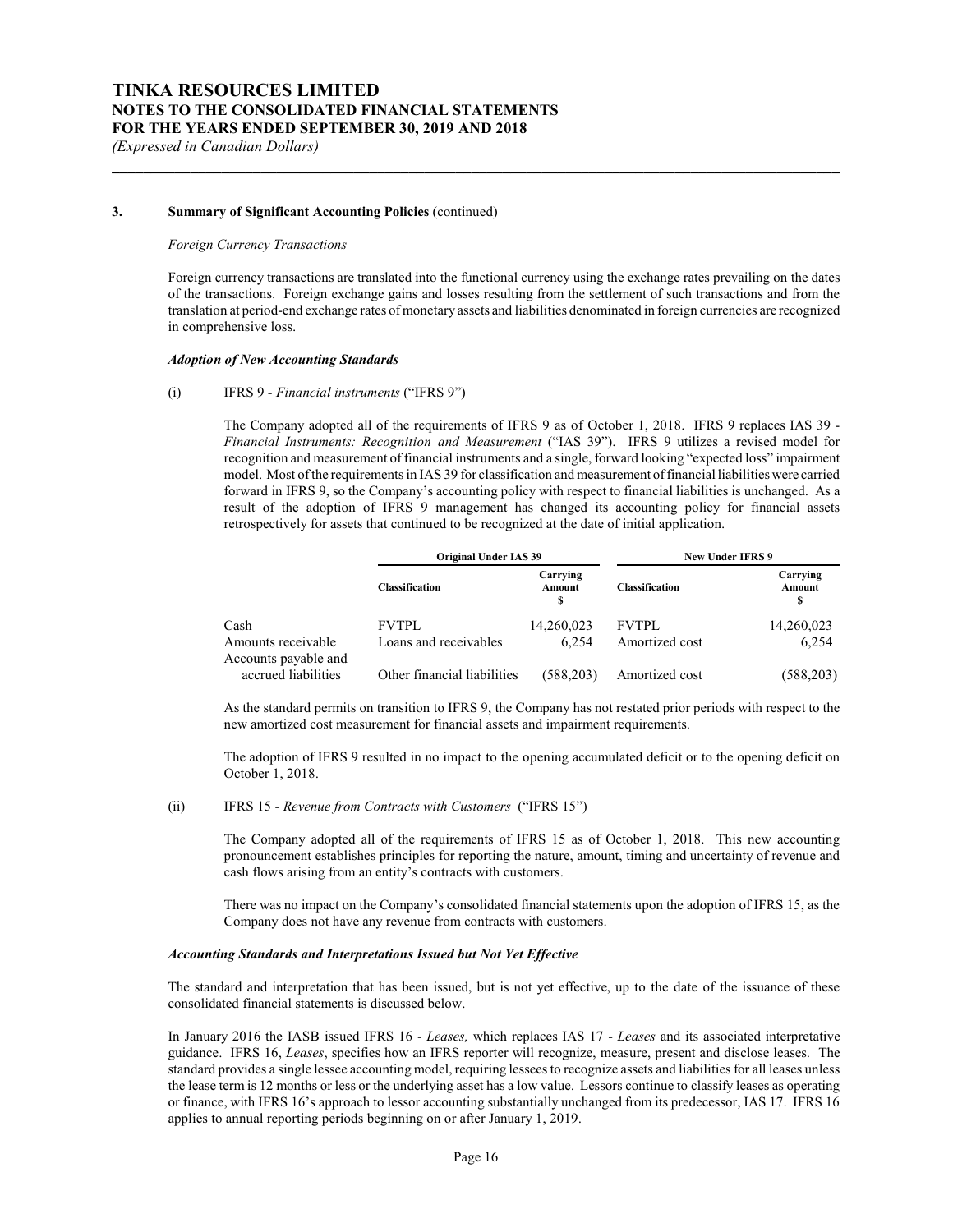#### **3. Summary of Significant Accounting Policies** (continued)

The Company does not expect that the adoption of IFRS 16 will have a significant effect on the Company's consolidated financial statements

**\_\_\_\_\_\_\_\_\_\_\_\_\_\_\_\_\_\_\_\_\_\_\_\_\_\_\_\_\_\_\_\_\_\_\_\_\_\_\_\_\_\_\_\_\_\_\_\_\_\_\_\_\_\_\_\_\_\_\_\_\_\_\_\_\_\_\_\_\_\_\_\_\_\_\_\_\_\_\_\_\_\_\_\_\_\_\_\_\_\_\_\_\_**

#### **4. Property, Plant and Equipment**

|                                               | <b>Office Furniture</b><br>and<br>Equipment | <b>Vehicles</b> | <b>Total</b>           |
|-----------------------------------------------|---------------------------------------------|-----------------|------------------------|
| Cost:                                         | \$                                          | \$              | S                      |
| Balance at September 30, 2017<br>Additions    | 116,206<br>8,890                            | 101,141         | 217,347<br>8,890       |
| Balance at September 30, 2018                 | 125,096                                     | 101,141         | 226,237                |
| Additions                                     | 15,565                                      |                 | 15,565                 |
| Balance at September 30, 2019                 | 140,661                                     | 101,141         | 241,802                |
| <b>Accumulated Depreciation:</b>              |                                             |                 |                        |
| Balance at September 30, 2017<br>Depreciation | (85, 571)<br>(11,259)                       | (101, 141)      | (186, 712)<br>(11,259) |
| Balance at September 30, 2018                 | (96, 830)                                   | (101, 141)      | (197, 971)             |
| Depreciation                                  | (9,997)                                     |                 | (9,997)                |
| Balance at September 30, 2019                 | (106, 827)                                  | (101, 141)      | (207, 968)             |
| <b>Carrying Value:</b>                        |                                             |                 |                        |
| Balance at September 30, 2018                 | 28,266                                      |                 | 28,266                 |
| Balance at September 30, 2019                 | 33,834                                      |                 | 33,834                 |

## **5. Exploration and Evaluation Assets**

|             | September 30, 2019               |                                                     | September 30, 2018 |                            |                                                     |                    |
|-------------|----------------------------------|-----------------------------------------------------|--------------------|----------------------------|-----------------------------------------------------|--------------------|
|             | Acquisition<br><b>Costs</b><br>S | <b>Deferred</b><br><b>Exploration</b><br>Costs<br>s | Total<br>\$        | Acquisition<br>Costs<br>\$ | <b>Deferred</b><br><b>Exploration</b><br>Costs<br>S | <b>Total</b><br>\$ |
| Colquipucro | 402.014                          | 8,646,520                                           | 9,048,534          | 381,318                    | 8, 333, 515                                         | 8,714,833          |
| Ayawilca    | 975.954                          | 32,330,409                                          | 33,306,363         | 636,708                    | 27,001,832                                          | 27,638,540         |
| Other       |                                  | 3,433,415                                           | 3,433,415          |                            | 2,919,465                                           | 2,919,465          |
|             | 1,377,968                        | 44,410,344                                          | 45,788,312         | 1,018,026                  | 38,254,812                                          | 39,272,838         |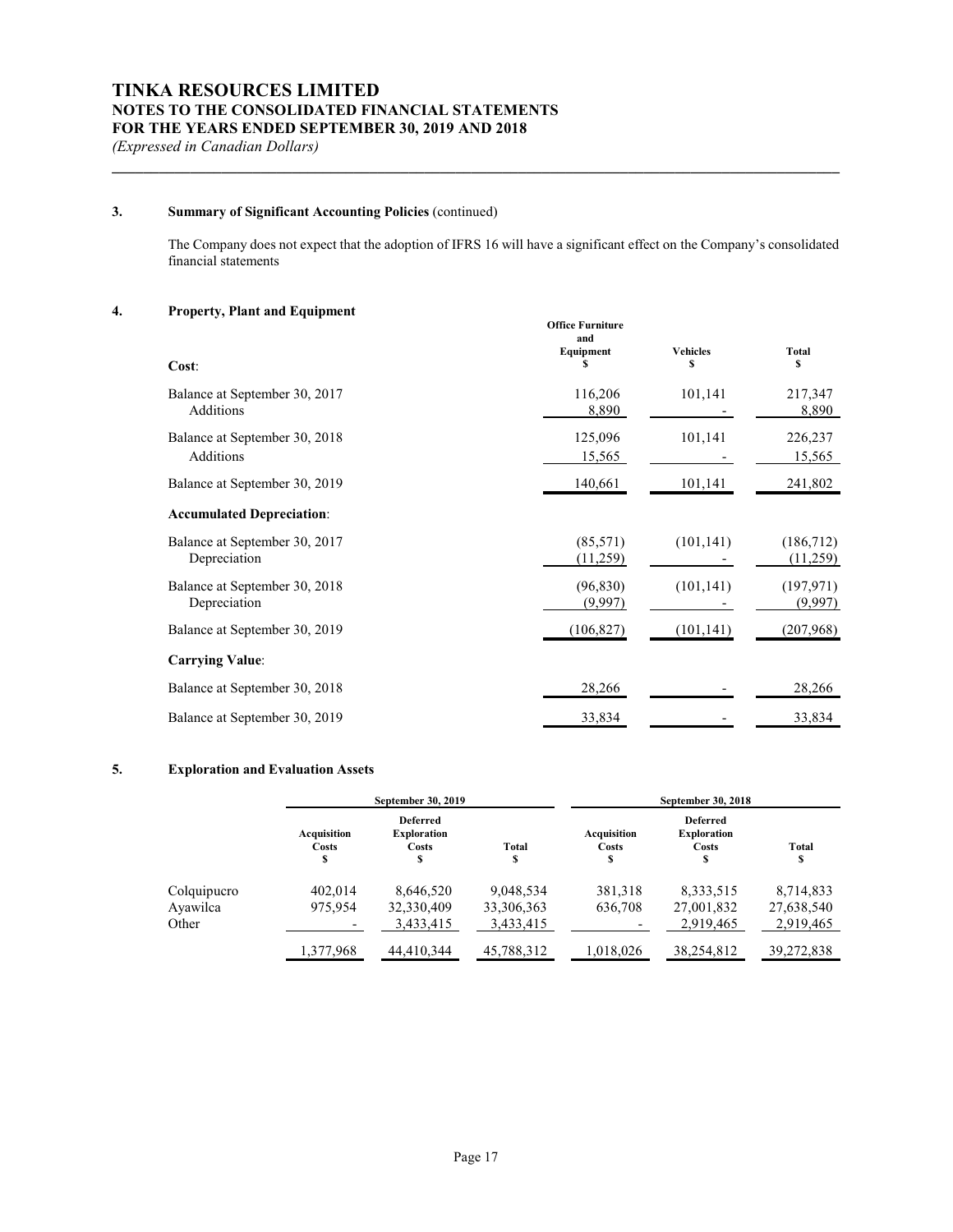## **TINKA RESOURCES LIMITED NOTES TO THE CONSOLIDATED FINANCIAL STATEMENTS FOR THE YEARS ENDED SEPTEMBER 30, 2019 AND 2018**

*(Expressed in Canadian Dollars)*

| 5. | <b>Exploration and Evaluation Assets (continued)</b> |                  |                |                |                    |
|----|------------------------------------------------------|------------------|----------------|----------------|--------------------|
|    |                                                      | Colquipucro<br>S | Ayawilca<br>\$ | Other<br>\$    | <b>Total</b><br>\$ |
|    | <b>Balance at September 30, 2017</b>                 | 8,096,360        | 18,212,263     | 2,554,100      | 28,862,723         |
|    | <b>Exploration costs</b>                             |                  |                |                |                    |
|    | Assays                                               |                  | 10,717         |                | 10,717             |
|    | Camp costs                                           |                  | 1,109,691      |                | 1,109,691          |
|    | Community relations                                  | 463,188          | 1,900,991      | $\overline{a}$ | 2,364,179          |
|    | Consulting                                           | 70,217           | 100,340        |                | 170,557            |
|    | Depreciation                                         |                  | 5,323          |                | 5,323              |
|    | Drilling                                             |                  | 5,216,500      |                | 5,216,500          |
|    | Environmental                                        | 33,891           | 292,498        |                | 326,389            |
|    | Geological                                           |                  | 445,818        |                | 445,818            |
|    | Metallurgical                                        |                  | 149,795        |                | 149,795            |
|    | Software and database management                     | 8,189            | 8,356          |                | 16,545             |
|    | Topography                                           |                  | 3,945          |                | 3,945              |
|    | Travel                                               |                  | 3,380          |                | 3,380              |
|    | VAT incurred                                         |                  |                | 1,252,605      | 1,252,605          |
|    | VAT recovered                                        |                  |                | (887,240)      | (887,240)          |
|    |                                                      | 575,485          | 9,247,354      | 365,365        | 10,188,204         |
|    | <b>Acquisition costs</b>                             |                  |                |                |                    |
|    | Concession payments                                  | 42,988           | 178,923        |                | 221,911            |
|    | <b>Balance at September 30, 2018</b>                 | 8,714,833        | 27,638,540     | 2,919,465      | 39,272,838         |
|    | <b>Exploration costs</b>                             |                  |                |                |                    |
|    | Camp costs                                           |                  | 776,618        |                | 776,618            |
|    | Community relations                                  | 298,361          | 1,599,294      |                | 1,897,655          |
|    | Consulting                                           |                  | 88,026         |                | 88,026             |
|    | Depreciation                                         |                  | 7,007          |                | 7,007              |
|    | Drilling                                             |                  | 1,009,797      |                | 1,009,797          |
|    | Environmental                                        | 14,644           | 415,616        |                | 430,260            |
|    | Geological                                           |                  | 533,880        |                | 533,880            |
|    | Metallurgical                                        |                  | 205,883        |                | 205,883            |
|    | Modelling                                            |                  | 53,474         |                | 53,474             |
|    | Preliminary economic assessment                      |                  | 604,283        |                | 604,283            |
|    | Software and database management                     |                  | 19,548         |                | 19,548             |
|    | Topography                                           |                  | 1,593          |                | 1,593              |
|    | Travel                                               |                  | 13,558         |                | 13,558             |
|    | VAT incurred                                         |                  |                | 513,950        | 513,950            |
|    |                                                      | 313,005          | 5,328,577      | 513,950        | 6,155,532          |
|    | <b>Acquisition costs</b>                             |                  |                |                |                    |
|    | Concession payments                                  | 20,696           | 339,246        |                | 359,942            |
|    | Balance at September 30, 2019                        | 9,048,534        | 33,306,363     | 3,433,415      | 45,788,312         |

**\_\_\_\_\_\_\_\_\_\_\_\_\_\_\_\_\_\_\_\_\_\_\_\_\_\_\_\_\_\_\_\_\_\_\_\_\_\_\_\_\_\_\_\_\_\_\_\_\_\_\_\_\_\_\_\_\_\_\_\_\_\_\_\_\_\_\_\_\_\_\_\_\_\_\_\_\_\_\_\_\_\_\_\_\_\_\_\_\_\_\_\_\_**

*Colquipucro and Ayawilca Project*s

As at September 30, 2019 the Colquipucro and Ayawilca projects comprise a total of 59 mineral claims granted in the Province of Daniel Alcides Carrion, Peru.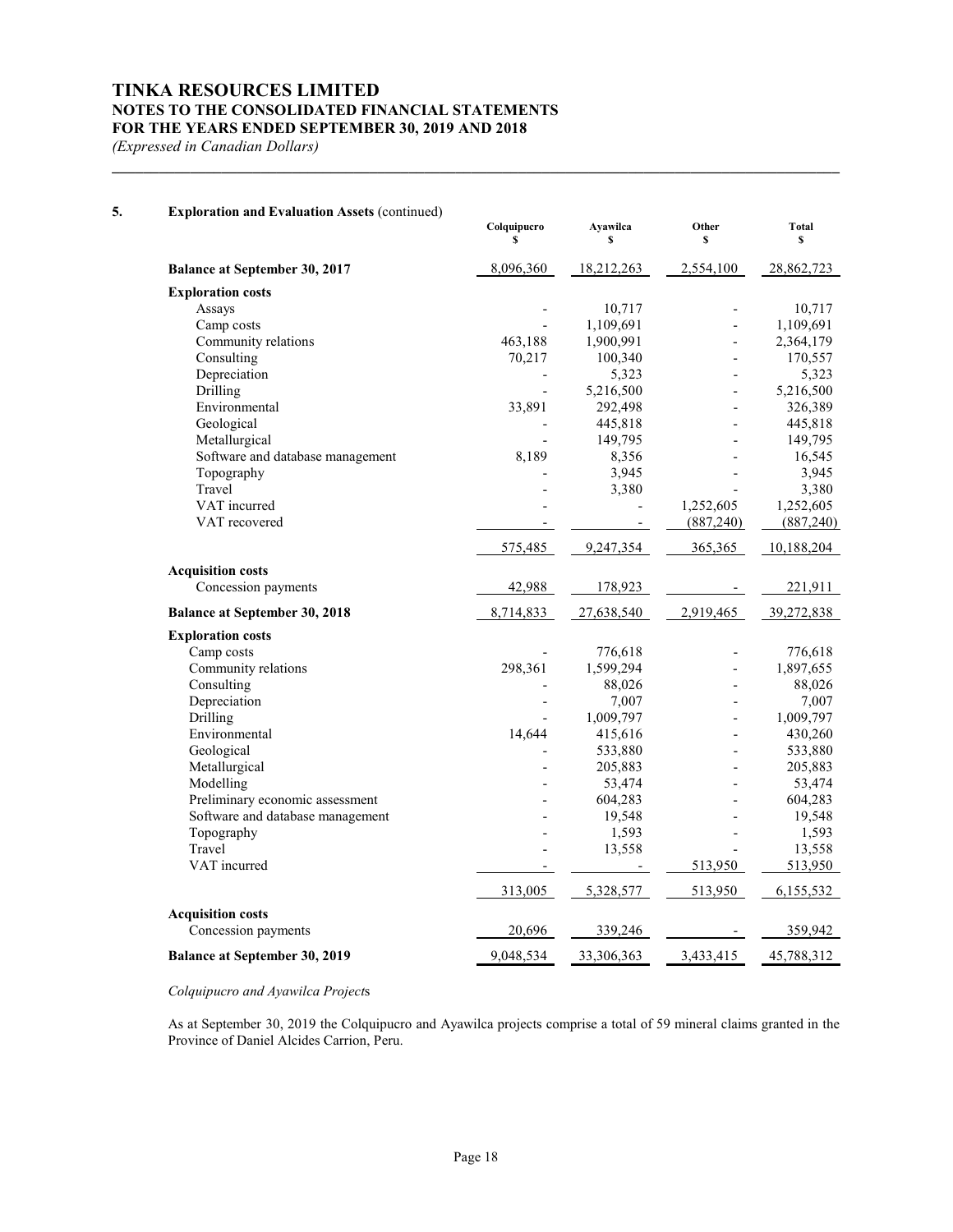#### **5. Exploration and Evaluation Assets** (continued)

The Company is required to issue 500,000 common shares to Sierra Peru Pty Ltd. ("Sierra") in the event that a positive feasibility study is prepared on either of the Colquipucro or Ayawilca projects. Sierra also retains a right to a 1% net smelter return royalty ("NSR") from any production from the Colquipucro and Ayawilca projects. The NSR can be purchased at any time for US \$1,000,000.

**\_\_\_\_\_\_\_\_\_\_\_\_\_\_\_\_\_\_\_\_\_\_\_\_\_\_\_\_\_\_\_\_\_\_\_\_\_\_\_\_\_\_\_\_\_\_\_\_\_\_\_\_\_\_\_\_\_\_\_\_\_\_\_\_\_\_\_\_\_\_\_\_\_\_\_\_\_\_\_\_\_\_\_\_\_\_\_\_\_\_\_\_\_**

*Other*

Expenditures incurred by the Company in Peru are subject to Peruvian Value Added Tax ("VAT"). The VAT is included in exploration and evaluation assets as incurred. Under Peruvian law VAT paid can be used in the future to offset amounts resulting from VAT charged on sales. Under certain circumstances and subject to approval from tax authorities a Company can also apply for early refund of VAT prior to generating sales.

#### **6. Share Capital**

#### (a) *Authorized Share Capital*

The Company's authorized share capital consisted of an unlimited number of common shares without par value. All issued common shares are fully paid.

#### (b) *Equity Financings*

*Fiscal 2019*

No financings were conducted during fiscal 2019.

#### *Fiscal 2018*

During fiscal 2018 the Company completed the following financings:

- (i) a prospectus offering of 16,790,000 units, at a price of \$0.48 per unit for gross proceeds of \$8,059,200. Each unit comprised one common share and one-half warrant. Each whole warrant entitled the holder to purchase an additional common share at a price of \$0.75 per share until April 4, 2019. The Company paid a cash commission of \$483,552; and
- (ii) a private placement of 17,042,284 units \$0.48 per unit for gross proceeds of \$8,180,296. Each unit comprised one common share and one-half warrant. Each whole warrant entitled the holder to purchase an additional common share at a price of \$0.75 per share for one year from closing. On April 6, 2018 the Company closed on the first tranche of 12,022,284 units for gross proceeds of \$5,770,696. A cash commission of \$38,963 was paid on the first tranche placement. On April 27, 2018 the Company closed on the remaining tranche of 5,020,000 units for proceeds of \$2,409,600.

The Company incurred a total of \$409,945 for legal and other costs associated with the prospectus and private placement financings.

See also Note 12.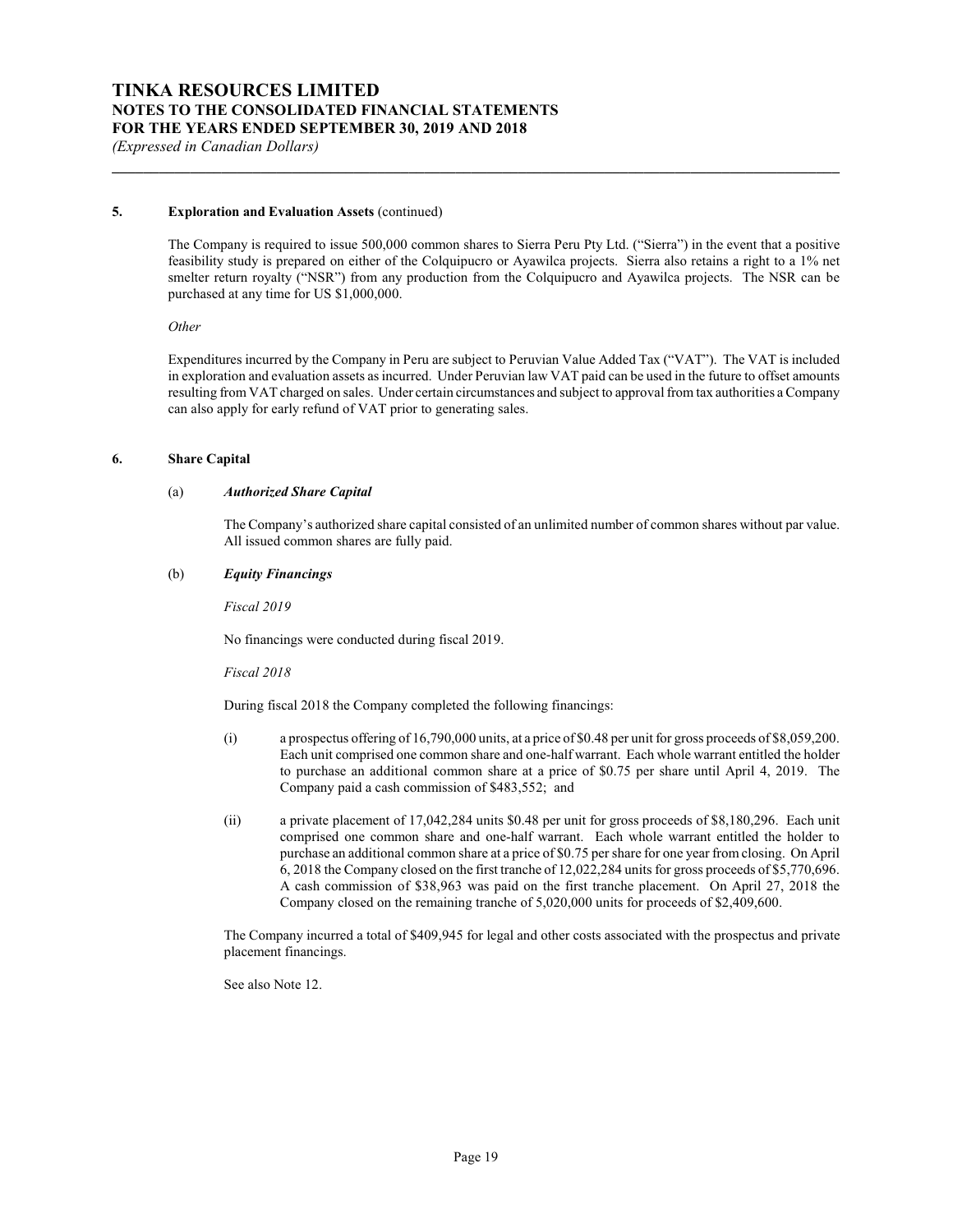#### **6. Share Capital** (continued)

#### (c) *Warrants*

A summary of the number of common shares reserved pursuant to the Company's warrants outstanding at September 30, 2019 and 2018 and the changes for the years ended on those dates is as follows:

**\_\_\_\_\_\_\_\_\_\_\_\_\_\_\_\_\_\_\_\_\_\_\_\_\_\_\_\_\_\_\_\_\_\_\_\_\_\_\_\_\_\_\_\_\_\_\_\_\_\_\_\_\_\_\_\_\_\_\_\_\_\_\_\_\_\_\_\_\_\_\_\_\_\_\_\_\_\_\_\_\_\_\_\_\_\_\_\_\_\_\_\_\_**

|                            |                | 2019                                                  |                | 2018                                                  |  |
|----------------------------|----------------|-------------------------------------------------------|----------------|-------------------------------------------------------|--|
|                            | <b>Number</b>  | Weighted<br>Average<br><b>Exercise</b><br>Price<br>\$ | <b>Number</b>  | Weighted<br>Average<br><b>Exercise</b><br>Price<br>\$ |  |
| Balance, beginning of year | 31, 141, 314   | 0.60                                                  | 26,476,273     | 0.36                                                  |  |
| Issued                     |                | $\overline{a}$                                        | 16,916,138     | 0.75                                                  |  |
| Exercised                  | (1,842,829)    | 0.20                                                  | (12, 232, 347) | 0.30                                                  |  |
| Expired                    | (16, 916, 138) | 0.75                                                  | (18,750)       | 0.30                                                  |  |
| Balance, end of year       | 12,382,347     | 0.45                                                  | 31, 141, 314   | 0.60                                                  |  |

As at September 30, 2019 warrants to purchase 12,382,347 common shares were outstanding and exercisable at an exercise price of \$0.45 per share expiring May 29, 2020.

#### (d) *Share Option Plan*

The Company has established a rolling share option plan (the "Plan") in which the maximumnumber of common shares which can be reserved for issuance under the Plan is 10% of the issued and outstanding shares of the Company. The minimum exercise price of the options is set at the Company's closing share price on the day before the grant date, less allowable discounts. Options granted may be subject to vesting provisions as determined by the Board of Directors and have a maximum term of five years.

During fiscal 2019 the Company granted share options to purchase 345,000 (2018 - 7,244,000) common shares and recorded compensation expense of \$30,570 (2018 - \$682,920) on the vesting of these share options. The Company also recorded compensation expense of \$729,385 (2018 - \$140,389) on the vesting of share options previously granted.

The fair value of the share options recognized during fiscal 2019 and 2018 was estimated using the Black-Scholes option pricing model using the following assumptions:

| 2019                | 2018              |
|---------------------|-------------------|
| $0.76\% - 2.12\%$   | $0.63\% - 2.23\%$ |
| $67\% - 109\%$      | 72% - 109%        |
| 2.5 years - 4 years | 2 years - 4 years |
| $0\%$               | $0\%$             |
| $0\%$               | $0\%$             |
|                     |                   |

The weighted average grant date fair value of all share options granted, using the Black-Scholes option pricing model, during fiscal 2019 was \$0.16 (2018 - \$0.21) per option.

Option-pricing models require the use of estimates and assumptions including the expected volatility. Changes in the underlying assumptions can materially affect the fair value estimates and, therefore, existing models do not necessarily provide reliable measure of the fair value of the Company's share options.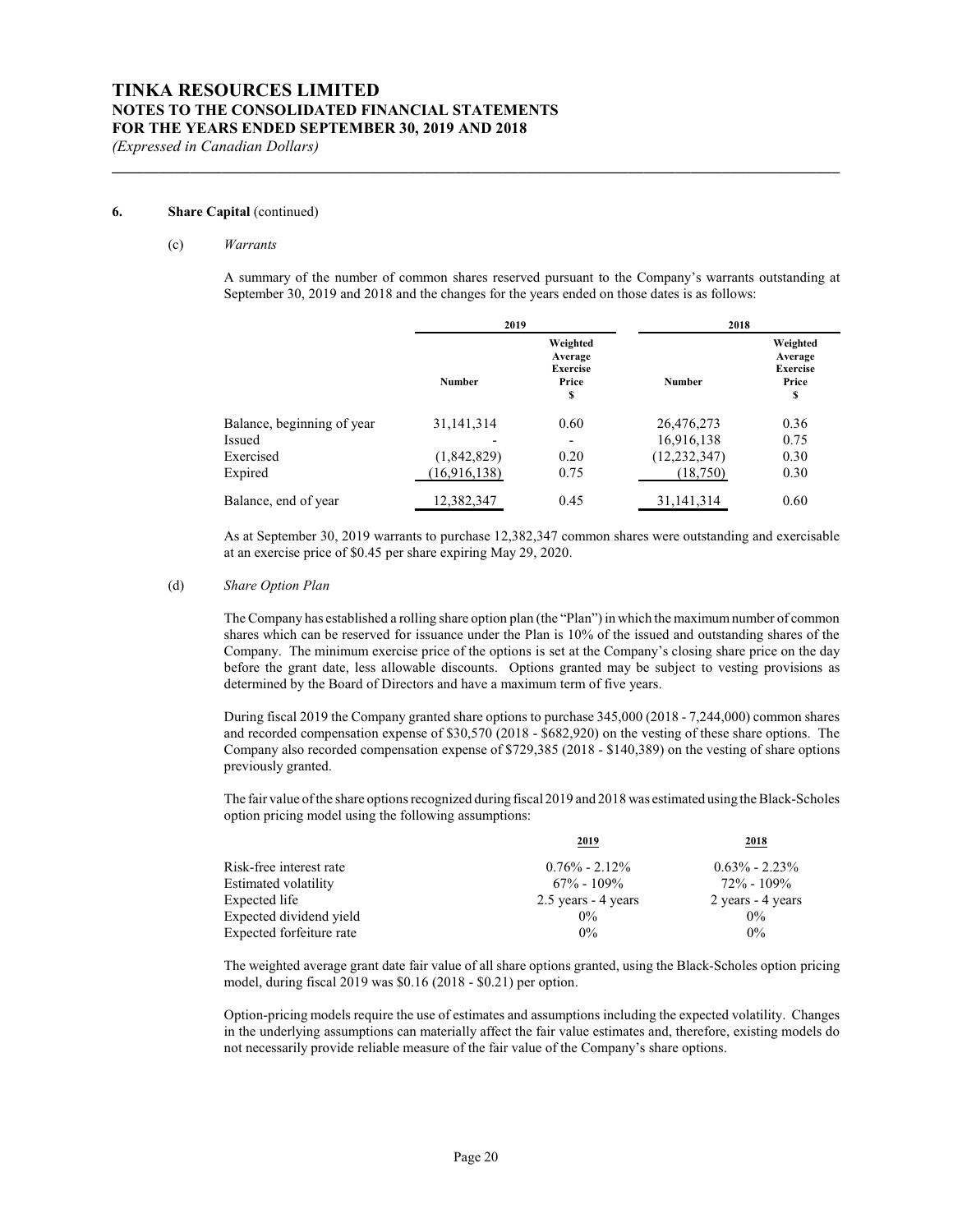#### **6. Share Capital** (continued)

A summary of the Company'sshare options at September 30, 2019 and 2018 and the changes for the years ended on those dates, is as follows:

**\_\_\_\_\_\_\_\_\_\_\_\_\_\_\_\_\_\_\_\_\_\_\_\_\_\_\_\_\_\_\_\_\_\_\_\_\_\_\_\_\_\_\_\_\_\_\_\_\_\_\_\_\_\_\_\_\_\_\_\_\_\_\_\_\_\_\_\_\_\_\_\_\_\_\_\_\_\_\_\_\_\_\_\_\_\_\_\_\_\_\_\_\_**

|                            |                                            | 2019                                               |                                            | 2018                                               |
|----------------------------|--------------------------------------------|----------------------------------------------------|--------------------------------------------|----------------------------------------------------|
|                            | Number of<br><b>Options</b><br>Outstanding | Weighted<br><b>Average Exercise</b><br>Price<br>\$ | Number of<br><b>Options</b><br>Outstanding | Weighted<br><b>Average Exercise</b><br>Price<br>\$ |
| Balance, beginning of year | 12,210,000                                 | 0.43                                               | 10,528,750                                 | 0.34                                               |
| Granted                    | 345,000                                    | 0.35                                               | 7,244,000                                  | 0.50                                               |
| Exercised                  | (100,000)                                  | 0.25                                               | (4,614,249)                                | 0.33                                               |
| Forfeited                  | (734, 500)                                 | 0.50                                               | (614,000)                                  | 0.60                                               |
| Expired                    | (575,000)                                  | 0.30                                               | (334, 501)                                 | 0.35                                               |
| Balance, end of year       | 11,145,500                                 | 0.43                                               | 12,210,000                                 | 0.43                                               |

The following table summarizes information about the share options outstanding at September 30, 2019:

| <b>Number</b><br>Outstanding | <b>Number</b><br><b>Exercisable</b> | <b>Exercise Price</b><br>S | <b>Expiry Date</b> |
|------------------------------|-------------------------------------|----------------------------|--------------------|
| 4,195,000                    | 4,195,000                           | 0.325                      | February 2, 2020   |
| 135,000                      | 135,000                             | 0.46                       | June 12, 2020      |
| 6,470,500                    | 6,470,500                           | 0.50                       | May 8, 2022        |
| 345,000                      |                                     | 0.35                       | March 8, 2023      |
| 11,145,500                   | 10,800,500                          |                            |                    |

#### **7. Related Party Disclosures**

A number of key management personnel, or their related parties, hold positions in other entities that result in them having control or significant influence over the financial or operating policies of those entities. Certain of these entities transacted with the Company during the reporting period.

#### (a) *Transactions with Key Management Personnel*

During fiscal 2019 and 2018 the following amounts were incurred with respect to the Company's Chief Executive Officer ("CEO"), Vice-President of Exploration ("VPE") and Chief Financial Officer ("CFO") as follows:

|                          | 2019<br>\$ | 2018<br>S |
|--------------------------|------------|-----------|
| Management fees - CEO    | 280,008    | 355,008   |
| Professional fees - CFO  | 30,000     | 30,000    |
| Professional fees - VPE  | 219,310    | 237,725   |
| Share-based compensation | 303,637    | 284,394   |
|                          | 832.955    | 907.127   |

During fiscal 2018 the Company expensed \$280,008 (2018 - \$355,008) to management fees, \$117,724 (2018 - \$149,090) to professional fees and \$303,637 (2018 - \$284,394) for share-based compensation. In addition, the Company capitalized \$131,586 (2018 - \$118,635) of compensation paid to the VPE to exploration and evaluation assets.

As at September 30, 2019, \$44,191 (2018 - \$27,743) remained unpaid and has been included in accounts payable and accrued liabilities.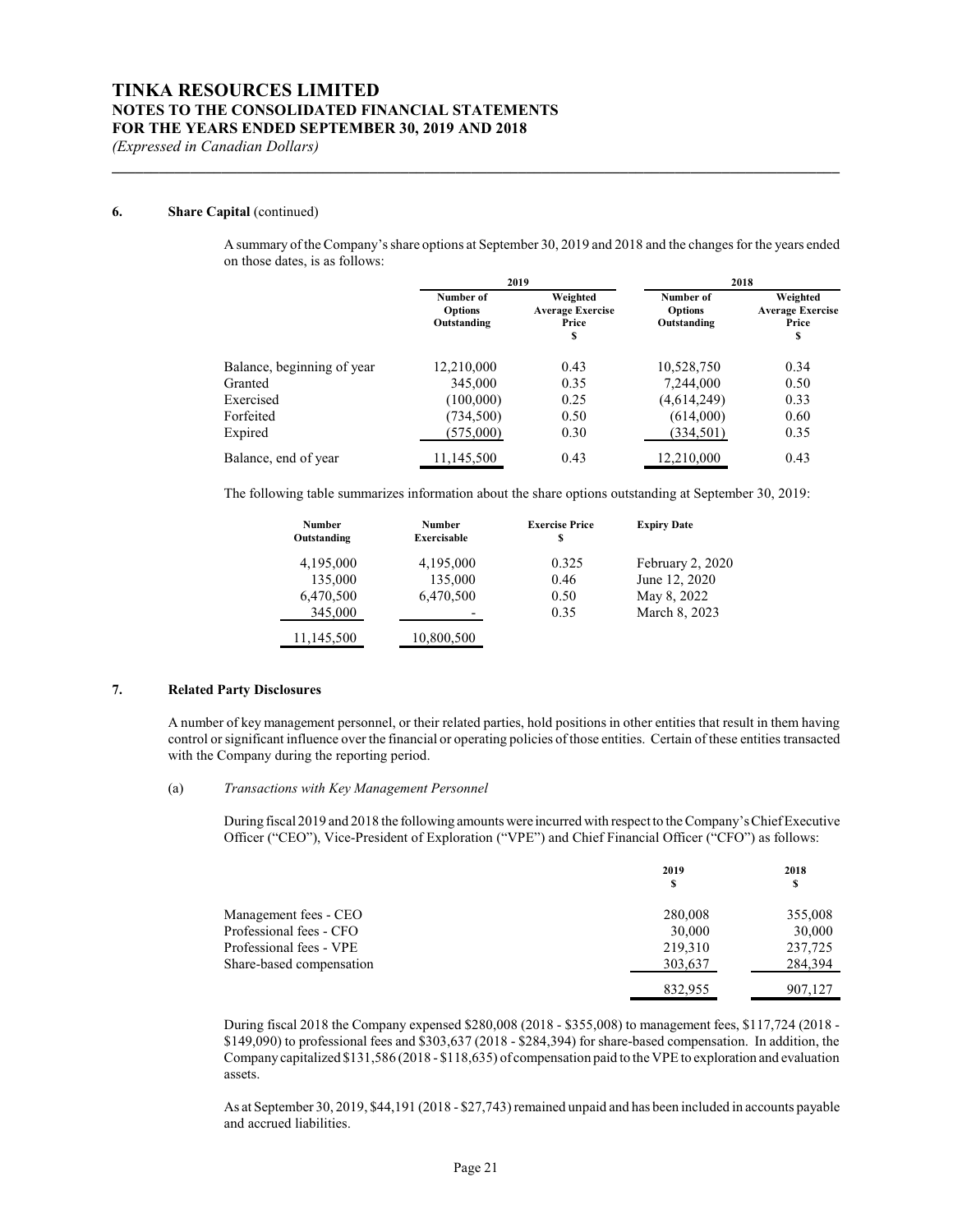#### **7. Related Party Disclosures** (continued)

The Company has a management agreement with its CEO which provides that in the event the CEO's services are terminated without cause or upon a change of control of the Company, a termination payment of two years compensation is payable. If the termination had occurred on September 30, 2019 the amount payable under the agreement would be approximately \$560,000.

**\_\_\_\_\_\_\_\_\_\_\_\_\_\_\_\_\_\_\_\_\_\_\_\_\_\_\_\_\_\_\_\_\_\_\_\_\_\_\_\_\_\_\_\_\_\_\_\_\_\_\_\_\_\_\_\_\_\_\_\_\_\_\_\_\_\_\_\_\_\_\_\_\_\_\_\_\_\_\_\_\_\_\_\_\_\_\_\_\_\_\_\_\_**

The Company has a management agreement with its VPE which provides that in the event the VPE's services are terminated without cause or upon a change of control of the Company, a termination payment of twelve months of compensation is payable. If the termination had occurred on September 30, 2019 the amount payable under the agreement would be approximately \$200,000.

#### (b) *Transactions with Other Related Parties*

(i) During fiscal 2019 and 2018 the following amounts were incurred with respect to the Company's nonmanagement current and former directors and the corporate secretary of the Company:

|                          | 2019<br>S | 2018<br>\$ |
|--------------------------|-----------|------------|
| Professional fees        | 95,040    | 101,740    |
| Share-based compensation | 231,431   | 148,533    |
|                          | 326,471   | 250,273    |

As at September 30, 2019, \$10,000 (2018 - \$10,000) remained unpaid and has been included in accounts payable and accrued liabilities.

(ii) During fiscal 2019 the Company incurred a total of \$64,000 (2018 - \$55,450) with Chase Management Ltd. ("Chase"), a private corporation owned by the CFO, for accounting and administrative services provided by Chase personnel, excluding the CFO, and \$4,020 (2018 - \$4,020) for rent. As at September 30, 2019, \$335 (2018 - \$7,000) remained unpaid and has been included in accounts payable and accrued liabilities.

During fiscal 2019 the Company also recorded \$16,869 (2018 - \$11,065) for share-based compensation on the vesting of share options previously granted to Chase.

#### **8. Income Taxes**

The income tax effects of temporary differences and unused tax losses that give rise to significant components of deferred income tax assets and liabilities are as follows:

|                                                                            | 2019         | 2018<br>s      |
|----------------------------------------------------------------------------|--------------|----------------|
| Deferred income tax assets (liabilities):                                  |              |                |
| Losses available for future periods                                        | 13,255,300   | 11,996,600     |
| Tax basis of property, plant and equipment in excess of net book value     | 7.000        | 6,600          |
| Net book value of exploration and evaluation assets in excess of tax basis | (11,920,700) | (10, 152, 300) |
| Other                                                                      | 255,400      | 342,300        |
| Valuation allowance for deferred income tax assets                         | 1,597,000    | 2,193,200      |
| Net deferred income tax assets                                             | (1,597,000)  | (2,193,200)    |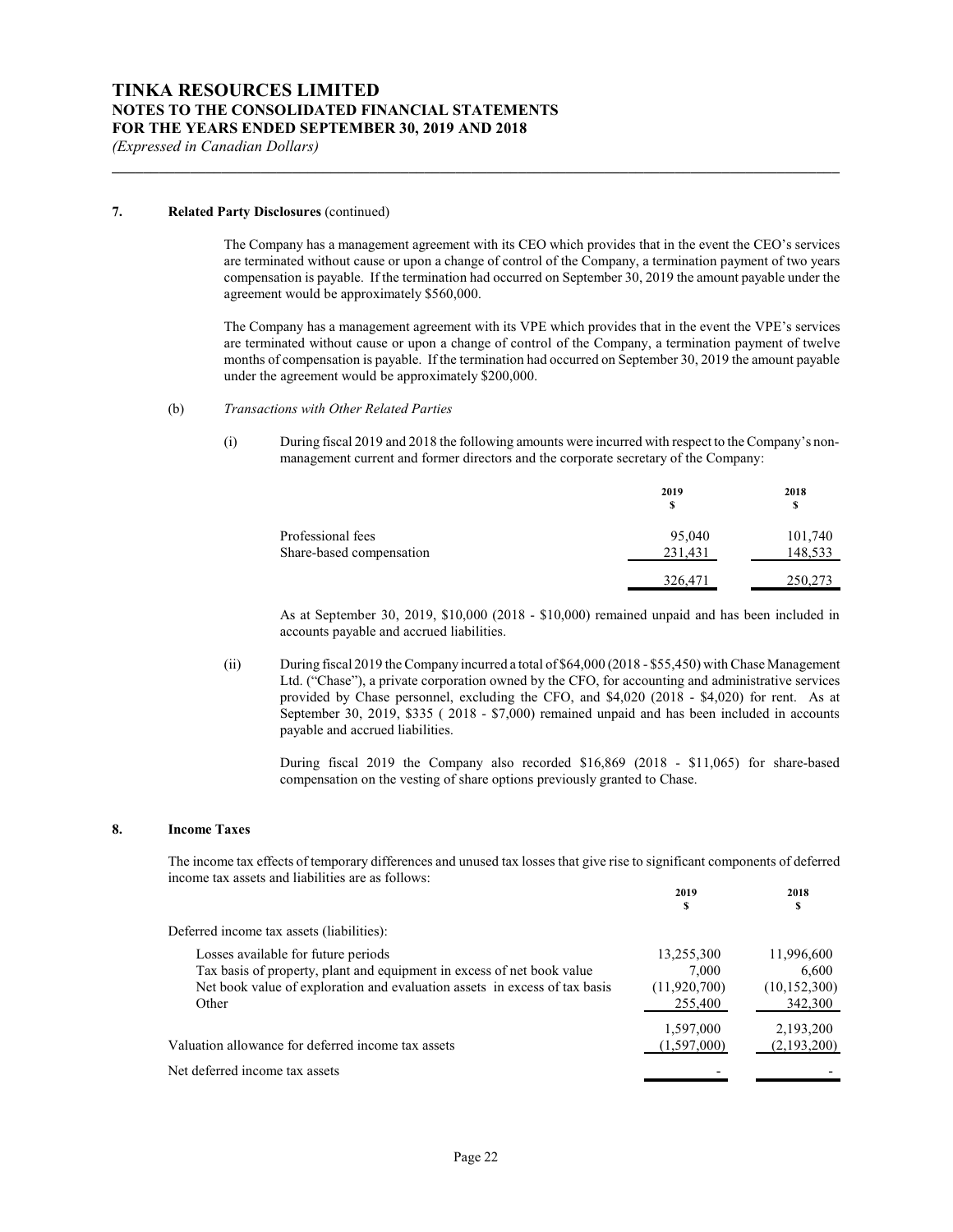#### **8. Income Taxes** (continued)

The recovery of income taxes shown in the consolidated statements of comprehensive loss and deficit differ from the amounts obtained by applying statutory rates to the loss before provision for income taxes due to the following:

**\_\_\_\_\_\_\_\_\_\_\_\_\_\_\_\_\_\_\_\_\_\_\_\_\_\_\_\_\_\_\_\_\_\_\_\_\_\_\_\_\_\_\_\_\_\_\_\_\_\_\_\_\_\_\_\_\_\_\_\_\_\_\_\_\_\_\_\_\_\_\_\_\_\_\_\_\_\_\_\_\_\_\_\_\_\_\_\_\_\_\_\_\_**

|                                                         | 2019<br>S  | 2018<br>\$ |
|---------------------------------------------------------|------------|------------|
| Income tax rate reconciliation                          |            |            |
| Combined federal and provincial income tax rate         | 27.0%      | 26.75%     |
| Expected income tax recovery                            | (660, 400) | (753, 400) |
| Permanent differences                                   | 118,500    | 125,600    |
| Effect of different income tax rates in Peru and Canada | 27,000     | 32,100     |
| Change in valuation allowance                           | 514,900    | 595,700    |
| Actual income tax recovery                              |            |            |

As at September 30, 2019 the Company has non-capital losses of approximately \$12,304,100 (2018 - \$11,106,000), capital losses of approximately \$329,100 (2018 - \$329,100) and tax pools of approximately \$1,344,800 (2018 - \$1,666,600) carried forward for Canadian income tax purposes and are available to reduce Canadian taxable income in future years. The non-capital losses expire commencing 2026 through 2039. The capital losses and tax pools can be carried forward indefinitely.

The Company also has non-capital losses of approximately \$33,110,700 (2018 - \$29,993,300) for Peruvian income tax purposes, which are available for application against future taxable income. These non-capital losses expire commencing December 31, 2019 through December 31, 2024.

Future income tax benefits which may arise as a result of these losses have not been recognized in the consolidated financial statements as their realization is unlikely.

#### **9. Segmented Information**

Substantially all of the Company's operations are in one industry, the exploration for base and precious metals. Management reviews the financial results according to expenditures by property. The Company's mineral properties are located in Peru and its corporate assets are located in Canada. The Company is in the exploration stage and, accordingly, has no reportable segment revenues or operating results.

|                                   | September 30, 2019        |                                            |             |  |
|-----------------------------------|---------------------------|--------------------------------------------|-------------|--|
|                                   | Corporate<br>Canada<br>\$ | Mineral<br><b>Operations</b><br>Peru<br>\$ | Total<br>\$ |  |
| Current assets                    | 6,848,898                 | 137,715                                    | 6,986,613   |  |
| Exploration and evaluation assets |                           | 45,788,312                                 | 45,788,312  |  |
| Property, plant and equipment     | 2,699                     | 31,135                                     | 33,834      |  |
|                                   | 6,851,597                 | 45,957,162                                 | 52,808,759  |  |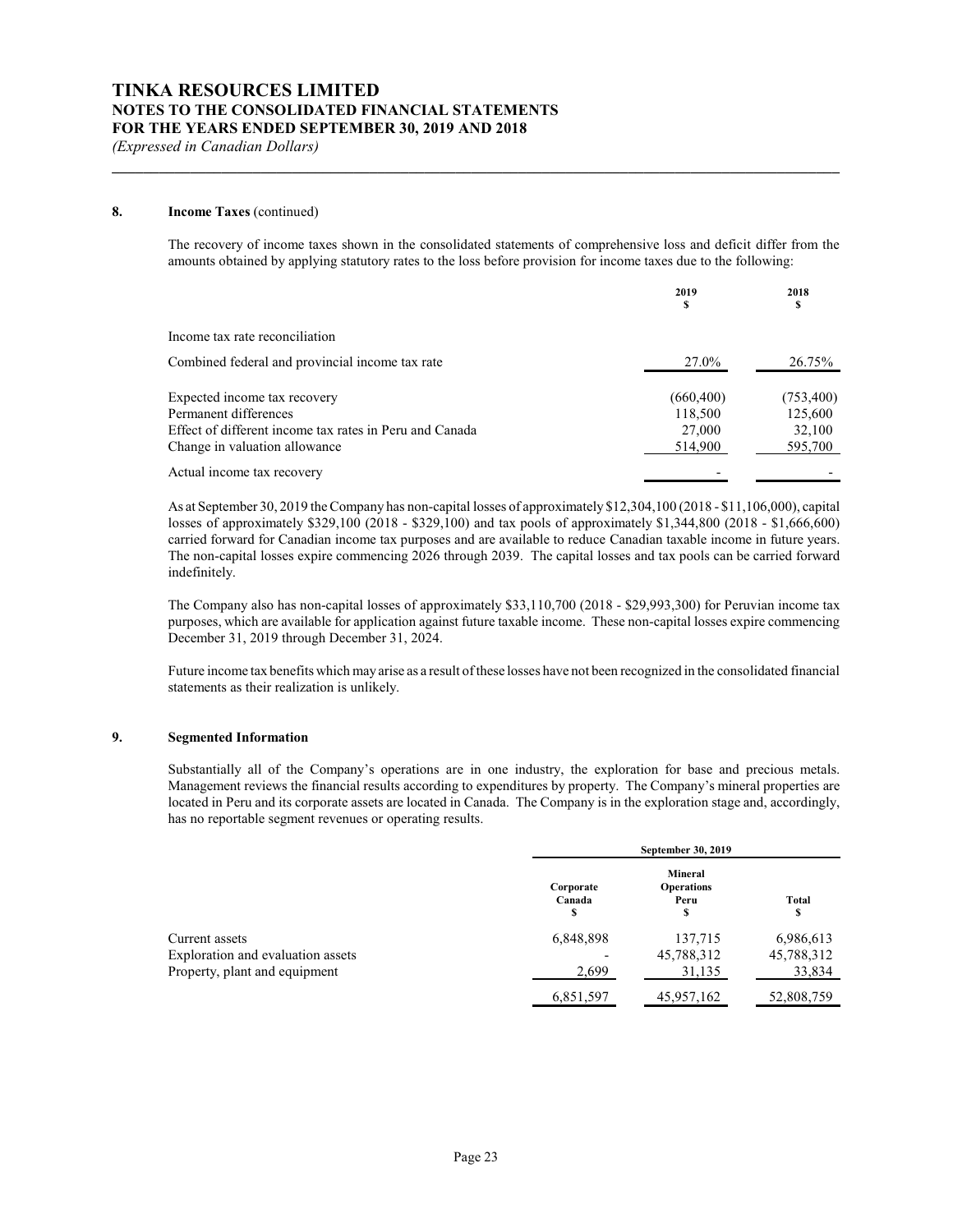#### **9. Segmented Information** (continued)

|                                   | September 30, 2018       |                                                  |             |  |
|-----------------------------------|--------------------------|--------------------------------------------------|-------------|--|
|                                   | Corporate<br>Canada<br>S | <b>Mineral</b><br><b>Operations</b><br>Peru<br>S | Total<br>\$ |  |
| Current assets                    | 14,066,883               | 279,858                                          | 14,346,741  |  |
| Exploration and evaluation assets |                          | 39,272,838                                       | 39,272,838  |  |
| Property, plant and equipment     | 4,202                    | 24,064                                           | 28,266      |  |
|                                   | 14,071,085               | 39,576,760                                       | 53,647,845  |  |

**\_\_\_\_\_\_\_\_\_\_\_\_\_\_\_\_\_\_\_\_\_\_\_\_\_\_\_\_\_\_\_\_\_\_\_\_\_\_\_\_\_\_\_\_\_\_\_\_\_\_\_\_\_\_\_\_\_\_\_\_\_\_\_\_\_\_\_\_\_\_\_\_\_\_\_\_\_\_\_\_\_\_\_\_\_\_\_\_\_\_\_\_\_**

#### **10. Financial Instruments and Risk Management**

#### *Categories of Financial Assets and Financial Liabilities*

Financial instruments are classified into one of the following categories: fair value through profit or loss ("FVTPL"); amortized cost; and fair value through other comprehensive income ("FVOCI"). The carrying values of the Company's financial instruments are classified into the following categories:

| <b>Financial Instrument</b>              | Category       | September 30,<br>2019 | September 30,<br>2018 |
|------------------------------------------|----------------|-----------------------|-----------------------|
| Cash                                     | <b>FVTPL</b>   | 6.861.443             | 14.260.023            |
| Amounts receivable                       | Amortized cost |                       | 6.254                 |
| Accounts payable and accrued liabilities | Amortized cost | (1,041,597)           | (588, 203)            |

The Company's financial instruments recorded at fair value require disclosure about how the fair value was determined based on significant levels of inputs described in the following hierarchy:

- Level 1 Quoted prices are available in active markets for identical assets or liabilities as of the reporting date. Active markets are those in which transactions occur in sufficient frequency and value to provide pricing information on an ongoing basis.
- Level 2 Pricing inputs are other than quoted prices in active markets included in Level 1. Prices in Level 2 are either directly or indirectly observable as of the reporting date. Level 2 valuations are based on inputs including quoted forward prices for commodities, time value and volatility factors, which can be substantially observed or corroborated in the market place.
- Level 3 Valuations in this level are those with inputs for the asset or liability that are not based on observable market data.

The recorded amounts for accounts payable and accrued liabilities approximate their fair value due to their short-term nature. The Company's fair value of cash under the fair value hierarchy is measured using Level 1 inputs.

The Company's risk exposures and the impact on the Company's financial instruments are summarized below:

#### *Credit Risk*

Credit risk is the risk of loss associated with a counterparty's inability to fulfill its payment obligations. The Company's credit risk is primarily attributable to cash. Management believes that the credit risk concentration with respect to financial instruments included in cash is remote.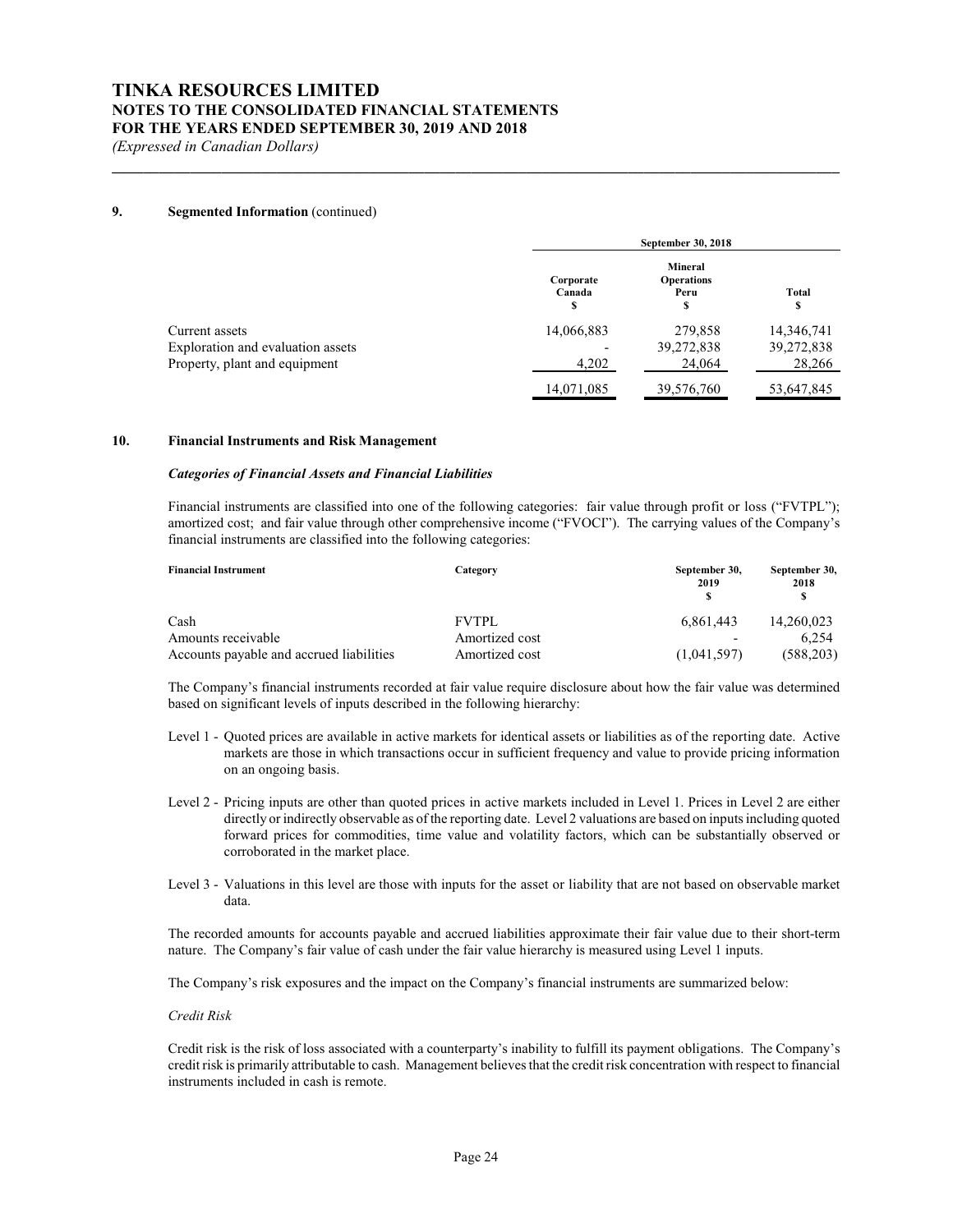#### **10. Financial Instruments and Risk Management** (continued)

#### *Liquidity Risk*

Liquidity risk is the risk that the Company will not have the resources to meet its obligations as they fall due. The Company manages this risk by closelymonitoring cash forecasts and managing resources to ensure that it will have sufficient liquidity to meet its obligations. All of the Company's financial liabilities are classified as current and are anticipated to mature within the next fiscal period. The following table is based on the contractual maturity dates of financial assets and the earliest date on which the Company can be required to settle financial liabilities.

**\_\_\_\_\_\_\_\_\_\_\_\_\_\_\_\_\_\_\_\_\_\_\_\_\_\_\_\_\_\_\_\_\_\_\_\_\_\_\_\_\_\_\_\_\_\_\_\_\_\_\_\_\_\_\_\_\_\_\_\_\_\_\_\_\_\_\_\_\_\_\_\_\_\_\_\_\_\_\_\_\_\_\_\_\_\_\_\_\_\_\_\_\_**

|                                                  | Contractual Maturity Analysis at September 30, 2019 |                           |                          |                 |                          |
|--------------------------------------------------|-----------------------------------------------------|---------------------------|--------------------------|-----------------|--------------------------|
|                                                  | Less than<br>3 Months                               | $3 - 12$<br><b>Months</b> | $1 - 5$<br>Years<br>S    | Over<br>5 Years | Total                    |
| Cash<br>Accounts payable and accrued liabilities | 6,861,443<br>(1,041,597)                            | -                         | $\overline{\phantom{0}}$ | -               | 6,861,443<br>(1,041,597) |

|                                          | <b>Contractual Maturity Analysis at September 30, 2018</b> |                           |                       |                          |            |
|------------------------------------------|------------------------------------------------------------|---------------------------|-----------------------|--------------------------|------------|
|                                          | Less than<br>3 Months                                      | $3 - 12$<br><b>Months</b> | $1 - 5$<br>Years<br>S | Over<br>5 Years          | Total      |
| Cash                                     | 14,260,023                                                 |                           |                       |                          | 14,260,023 |
| Amounts receivable                       | 6.254                                                      |                           |                       | $\overline{\phantom{a}}$ | 6.254      |
| Accounts payable and accrued liabilities | (588, 203)                                                 |                           |                       | $\overline{\phantom{0}}$ | (588, 203) |

#### *Market Risk*

Market risk is the risk of loss that may arise from changes in market factors such as interest rates, foreign exchange rates, and commodity and equity prices. These fluctuations may be significant.

#### (a) Interest Rate Risk

The Company is exposed to interest rate risk to the extent that the cash bear floating rates of interest. The interest rate risk on cash and on the Company's obligations are not considered significant.

#### (b) Foreign Currency Risk

The Company has operations in Canada and Peru which are subject to foreign currency fluctuations. The Company's operating expenses are incurred in Canadian Dollars and Peruvian Nuevo Soles and the fluctuation of the Canadian Dollar in relation to other currencies will have an impact upon the profitability of the Company and may also affect the value of the Company's assets and the amount of shareholders' equity. The Company also maintains a US Dollar bank account with a Canadian bank. The Company has not entered into any agreements or purchased any instruments to hedge possible currency risks. At September 30, 2019, 1 Canadian Dollar was equal to 2.54 Peruvian Nuevo Soles and 0.76 US Dollar.

Balances are as follows:

|                                          | Peruvian           | US                       | <b>CDN</b> \$ |
|------------------------------------------|--------------------|--------------------------|---------------|
|                                          | <b>Nuevo Soles</b> | <b>Dollars</b>           | Equivalent    |
| Cash                                     | 258,490            | 1,180,976                | 1,655,683     |
| Accounts payable and accrued liabilities | (2,589,231)        | $\overline{\phantom{0}}$ | (1,019,382)   |
|                                          | (2,330,741)        | 1,180,976                | 636,301       |